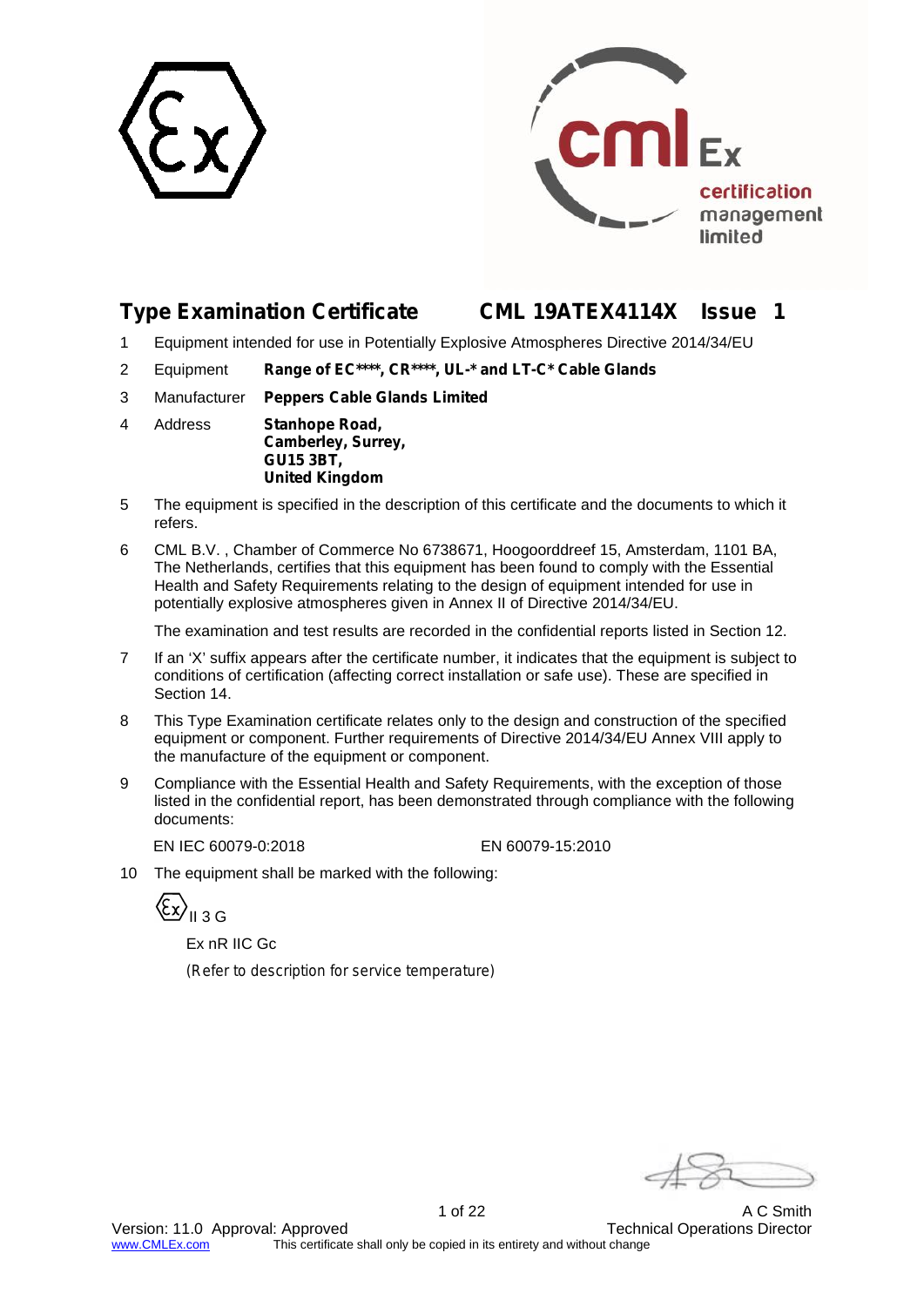



# **11 Description**

The **EC\*\*\*\* Range of Barrier Cable Glands & Stopper Boxes** are metallic and are intended for use with differing cables or conductors, dependent on their type. They allow the entry of the cable or conductors into flameproof, increased safety, restricted breathing and dust protected enclosures without compromising the explosion protection provided by the enclosure, in accordance with relevant codes of practice. All types comprise of various entry thread sizes, which are dependent upon gland size and their cable sealing ability range.

The EC\*\*\*\* Range of Barrier Cable Glands & Stopper Boxes, when installed with the silicone O-ring provided by the manufacturer, have an ingress protection rating of IP66 and IP68 (tested at a depth of 100 m for 7 days) and IPX9.

Ts = -60°C to 135°C for Peppers T1000 Compound

Ts = -60°C to 120°C for Peppers T2000 Compound

# **Design Options for all EC\*\*\*\* Range of Barrier Cable Glands & Conduit Stopper Boxes**

# **Entry component and EC\*-S\*\* conduit nut internal thread forms:**

- ISO Metric to BS3643-1:2007 (ISO 965-1) and BS 3643-3:2007 (ISO 965-3) 6g fit (male) 6H (female)
- NPT to ANSI/ASME B1.20.1:1983, gauging to clause 8
- NPSM to ANSI/ASME B1.20.1:1983, gauging to clause 9
- BSPT to BS 21:1985 (ISO 7/1) standard threads only clause 5.4, gauging to clause 5A, system A
- BSPP to BS 2779:1986 (ISO 228/1) class A full form external threads
- PG to DIN 40430:1971
- ET to BS 31:1940 (1979) Table A

All entry and conduit threads are within the dimensional parameters of the gland body and comply with clause 5.3 of IEC/EN 60079-1:2014 and Annex C Clause C.2.2.

**Alternative metallic materials of manufacture** (the asterisk in the type number is replaced with a letter designation for one of the material types below):

- Brass to BS EN 12164 / BS EN 12165 / BS EN 12168 CW614N CuZn39Pb3
- Ecobrass to C69300
- Stainless Steel to EN 10088-3 grades 316S11, 316S31 316L

Additionally, all metallic materials may be surface coated to limit electrolytic reaction between dissimilar materials, providing the coating does not alter the dimensions of the component part.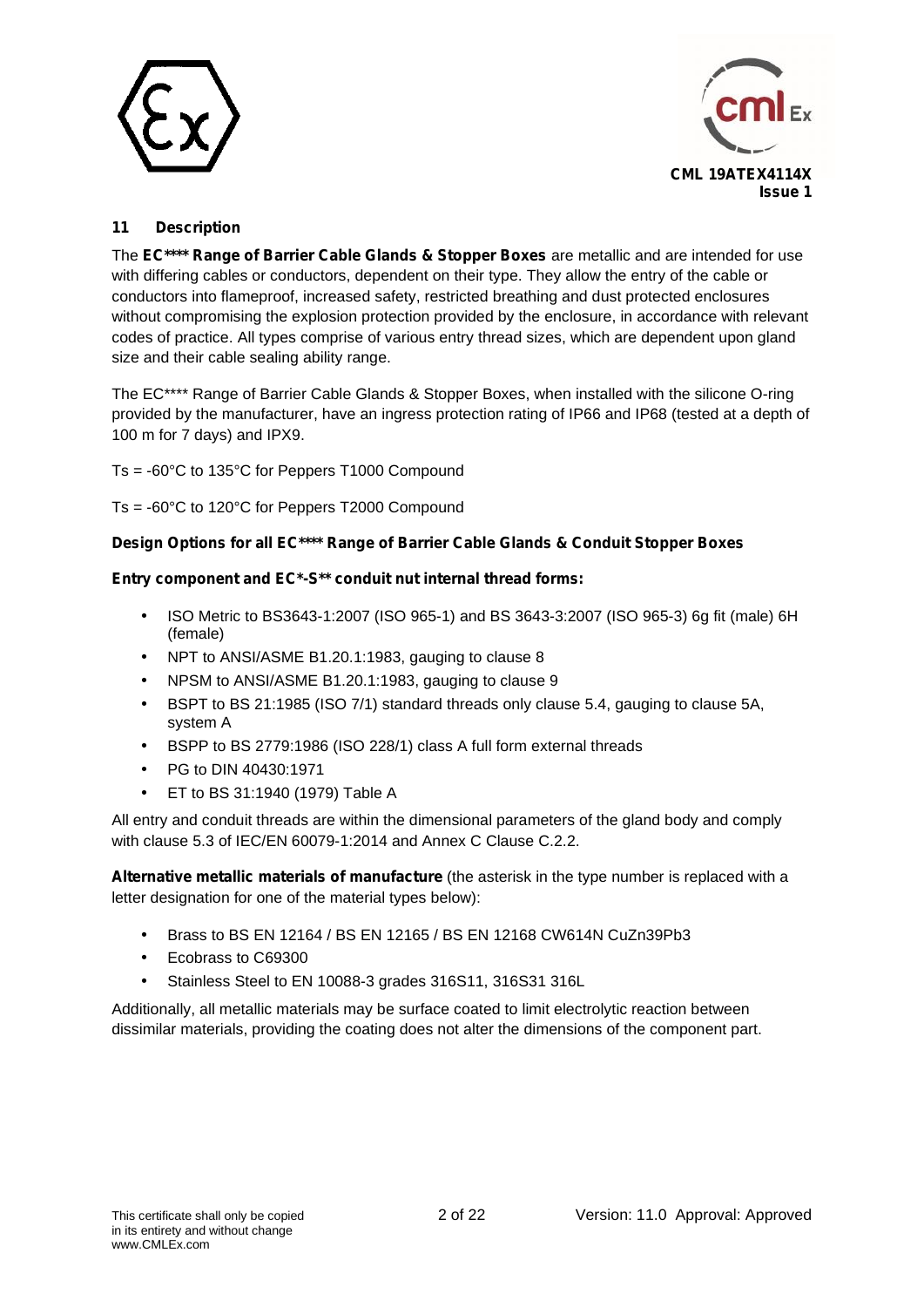



The **EC\*-U\*\* Range of Barrier Cable** are suitable for use with unarmoured, braided and screened, circular cables; they comprise:

- a threaded entry body to tighten into an associated enclosure; this is optionally fitted with a silicone O-ring and internally coated with a release agent.
- a front and rear ferrule, coupled by an O-ring and also fitted with an external O-ring to aid assembly, which fits into the entry body to make a part chamber into which either "Peppers T1000 Compound" or "Peppers T2000 Compound" is applied to provide an inner seal around the conductors.
- a midcap nut that couples the entry body and ferrule together
- a back nut that screws into the seal housing to compress the outer sheath seal

## **Design options:**

 A brass continuity washer may be fitted to all sizes that are used with lead inner sheathed cables, glands with this modification are designated with a '2' in their type number.

Additional assembly options are described by the following designation coding: -

| Gland Type:           | <b>EC*-U**</b>  |                                     |         |   |         |         |
|-----------------------|-----------------|-------------------------------------|---------|---|---------|---------|
| Available Part No's.: | Е               |                                     | $\star$ | U | $\star$ | $\star$ |
|                       |                 |                                     | 1       |   | 2       | в       |
|                       |                 |                                     | 2       |   |         | S       |
| Options:              | EC <sub>1</sub> | Peppers T1000 Compound              |         |   |         |         |
|                       | EC <sub>2</sub> | Peppers T2000 Compound              |         |   |         |         |
|                       | 2               | Lead Sheath Cable Continuity Washer |         |   |         |         |
|                       | в               | <b>Brass material</b>               |         |   |         |         |
|                       | S               | Stainless Steel material            |         |   |         |         |

Type EC\*-U\*\* Compound-Filled Cable Glands

| <b>Gland Size</b> | <b>Standard Entry</b><br>threads |                 | Max Ø<br>Max No of<br><b>Cores</b><br>over |       |       |      | <b>Outer Sheath</b> | <b>Inner Sheath</b><br><b>Min T2000</b> |  |
|-------------------|----------------------------------|-----------------|--------------------------------------------|-------|-------|------|---------------------|-----------------------------------------|--|
|                   | <b>Metric</b>                    | <b>NPT</b>      | <b>Cores</b>                               | T1000 | T2000 | Min  | <b>Max</b>          | Only                                    |  |
| 16S               | M16                              | 3/8"            | 8.9                                        | 12    | 12    | 3.4  | 8.4                 | 4.0                                     |  |
| 16                | M20                              | $\frac{1}{2}$ " | 10.4                                       | 15    | 15    | 3.4  | 8.4                 | 4.0                                     |  |
| 20s               | M20                              | $\frac{1}{2}$ " | 10.4                                       | 35    | 15    | 4.8  | 11.7                | 4.0                                     |  |
| 20                | M20                              | $\frac{1}{2}$ " | 12.5                                       | 40    | 20    | 9.5  | 14.0                | 4.0                                     |  |
| 25                | M25                              | $\frac{3}{4}$ " | 16.5                                       | 60    | 30    | 11.7 | 18.5                | 8.0                                     |  |
| 32                | M32                              | 1               | 23.5                                       | 80    | 50    | 18.1 | 26.3                | 14.0                                    |  |
| 40                | M40                              | 1               | 28.8                                       | 130   | 65    | 22.6 | 32.2                | 16.0                                    |  |
| 50s               | M50                              | 1               | 34.2                                       | 200   | 100   | 28.2 | 38.2                | 20.0                                    |  |
| 50                | M50                              | 2"              | 39.4                                       | 400   | 100   | 33.1 | 44.1                | 20.0                                    |  |
| 63s               | M63                              | 2"              | 44.8                                       | 400   | 130   | 39.3 | 50.1                | 30.0                                    |  |
| 63                | M63                              | $2\frac{1}{2}$  | 50.0                                       | 425   | 130   | 46.7 | 56.0                | 30.0                                    |  |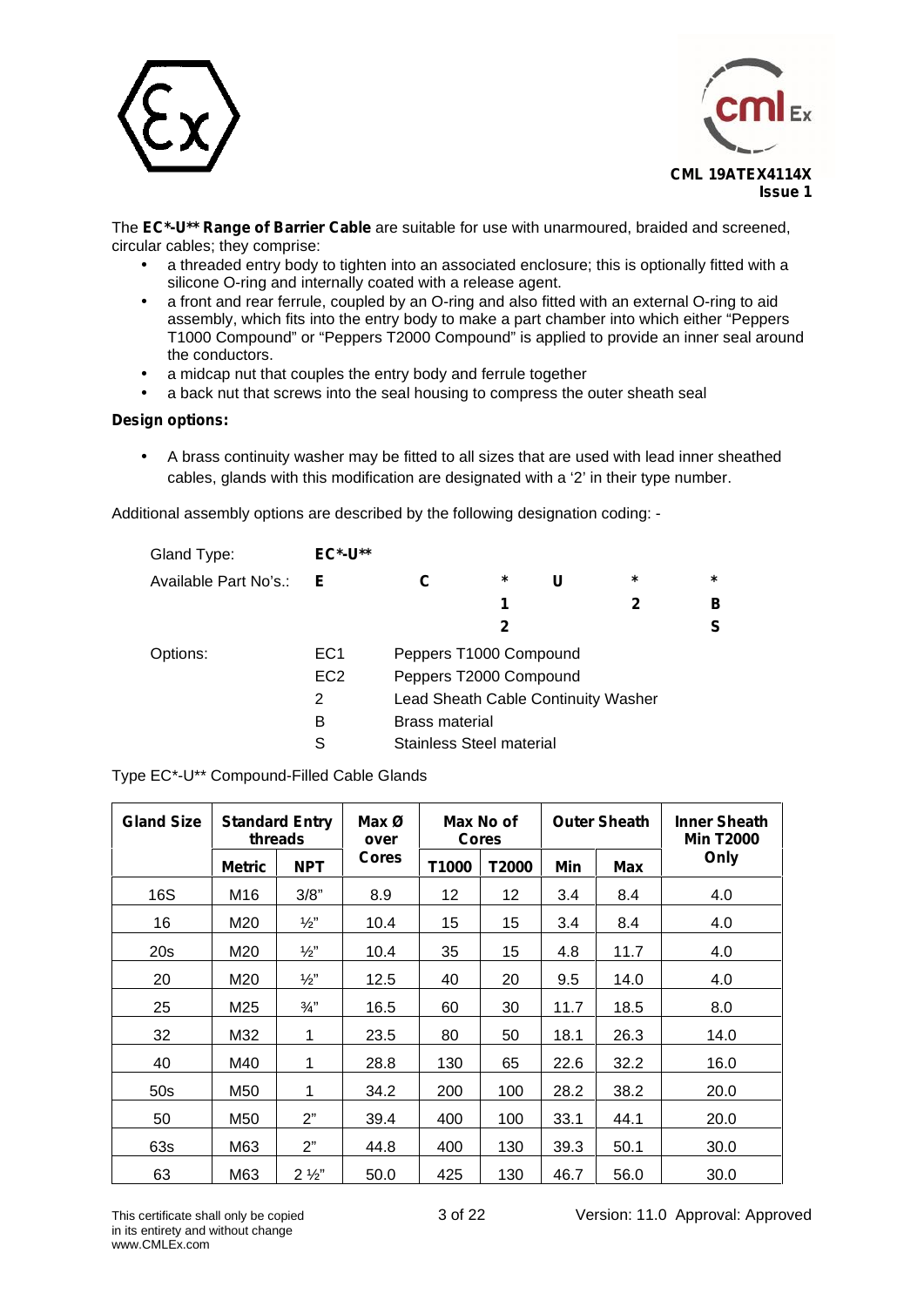



| <b>Gland Size</b> | <b>Standard Entry</b><br>threads |                | Max <sub>0</sub><br>over | Max No of<br><b>Cores</b> |                |                   | <b>Outer Sheath</b> | <b>Inner Sheath</b><br><b>Min T2000</b> |  |
|-------------------|----------------------------------|----------------|--------------------------|---------------------------|----------------|-------------------|---------------------|-----------------------------------------|--|
|                   | <b>Metric</b>                    | <b>NPT</b>     | <b>Cores</b>             | T1000                     | T2000          | Min<br><b>Max</b> |                     | Only                                    |  |
| 75s               | M75                              | $2\frac{1}{2}$ | 55.4                     | 425                       |                | 52.3              | 62.0                |                                         |  |
| 75                | M75                              | 3"             | 60.8                     | 425                       | ٠              | 58.0              | 68.0                |                                         |  |
| 80                | M80                              | 3"             | 64.4                     | 425                       | ٠              | 61.9              | 72.0                | ۰                                       |  |
| 85                | M85                              | 3"             | 69.8                     | 425                       | ٠              | 69.1              | 78.0                |                                         |  |
| 90                | M90                              | $3\frac{1}{2}$ | 75.1                     | 425                       | $\blacksquare$ | 74.1              | 84.0                | ٠                                       |  |
| 100               | M <sub>100</sub>                 | $3\frac{1}{2}$ | 80.5                     | 425                       | ۰              | 81.8              | 90.0                |                                         |  |

The **EC\*-X\*\* Range of Barrier Cable Glands** are suitable for use with, unarmoured, braided and screened, circular and non-circular cables. They may also be used as a line bushing for terminating flying leads or for the direct inter-connection of associated enclosures; they comprise:

- A threaded entry body to tighten into an associated enclosure; this is optionally fitted with a silicone O-ring and internally coated with a release agent.
- A front and rear ferrule, coupled by an O-ring and also fitted with an external O-ring to aid assembly, which fits into the entry body to make a part chamber into which either "Peppers T1000 Compound" or "Peppers T2000 Compound" is applied to provide an inner seal around the conductors.
- A midcap nut that couples the entry body and ferrule together

# **Design option:**

 A brass continuity washer may be fitted in the 20S to 100 sizes that are used with lead inner sheathed cables, glands with this modification are designated with a '2' in their type number.

Additional assembly options are described by the following designation coding: -

| Gland Type:           | $EC^*$ - $X^{**}$ |   |                          |                                     |        |         |  |
|-----------------------|-------------------|---|--------------------------|-------------------------------------|--------|---------|--|
| Available Part No's.: | Е                 | С | *                        | X                                   | $\ast$ | $\star$ |  |
|                       |                   |   | 1                        |                                     | 2      | в       |  |
|                       |                   |   | 2                        |                                     |        | S       |  |
| Options:              | EC <sub>1</sub>   |   | Peppers T1000 Compound   |                                     |        |         |  |
|                       | EC <sub>2</sub>   |   | Peppers T2000 Compound   |                                     |        |         |  |
|                       | 2                 |   |                          | Lead Sheath Cable Continuity Washer |        |         |  |
|                       | в                 |   | <b>Brass material</b>    |                                     |        |         |  |
|                       | S                 |   | Stainless Steel material |                                     |        |         |  |
|                       |                   |   |                          |                                     |        |         |  |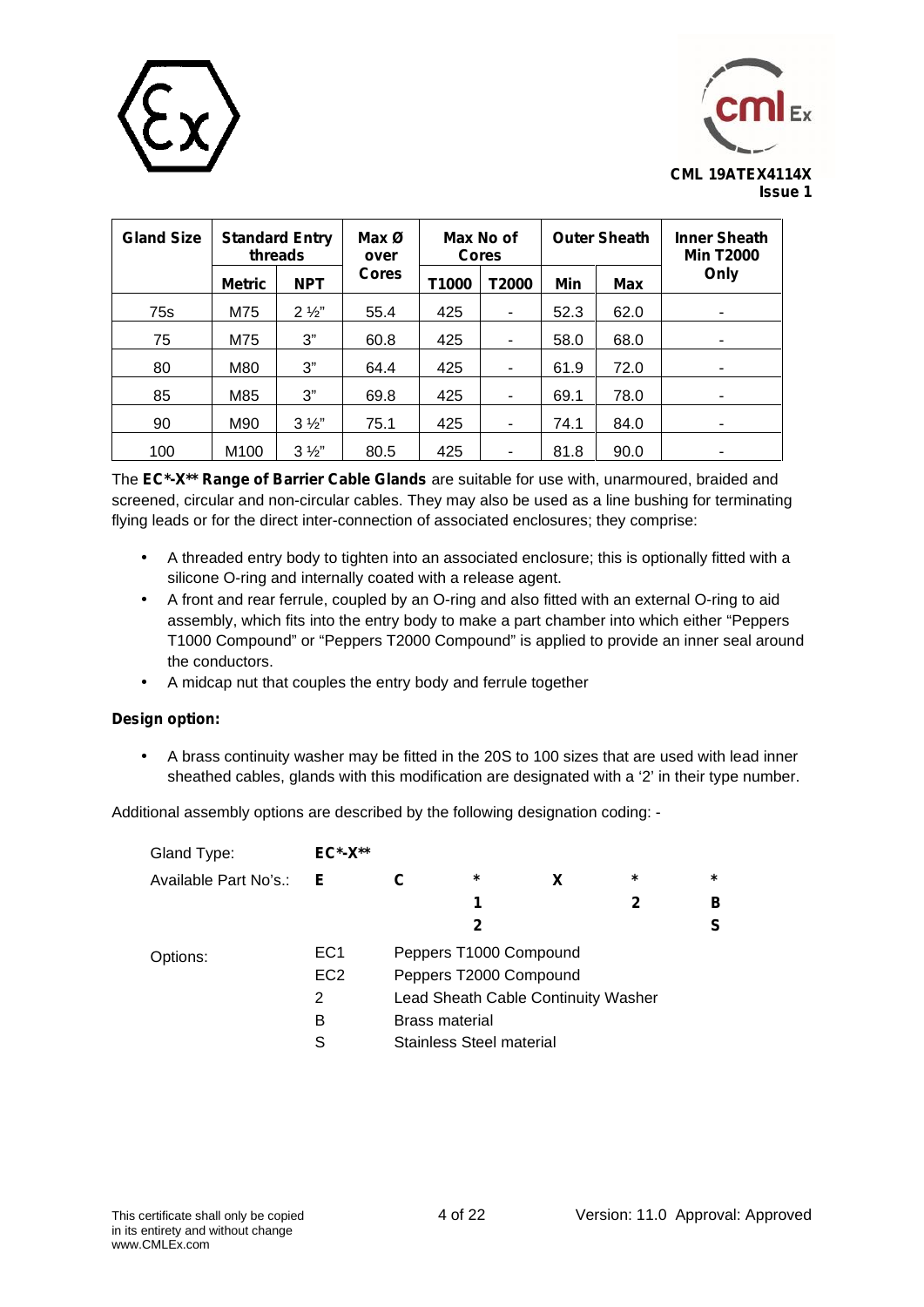



| <b>Gland Size</b> |               | <b>Standard Entry threads</b> | Max <sub>0</sub><br>over Cores |       | Max No of<br><b>Cores</b> | Outer<br><b>Sheath</b> | <b>Inner</b><br><b>Sheath</b> |
|-------------------|---------------|-------------------------------|--------------------------------|-------|---------------------------|------------------------|-------------------------------|
|                   | <b>Metric</b> | <b>NPT</b>                    |                                | T1000 | T2000                     | <b>Max</b>             | <b>Min T2000</b><br>Only      |
| <b>16S</b>        | M16           | 3/8"                          | 8.9                            | 12    | 12                        | 10.0                   | 4.0                           |
| 20s               | M20           | $\frac{1}{2}$ "               | 10.4                           | 35    | 15                        | 11.7                   | 4.0                           |
| 20                | M20           | $\frac{1}{2}$ "               | 12.5                           | 40    | 20                        | 14.0                   | 4.0                           |
| 25                | M25           | $\frac{3}{4}$ "               | 16.5                           | 60    | 30                        | 18.5                   | 8.0                           |
| 32                | M32           | 1"                            | 23.5                           | 80    | 50                        | 26.3                   | 14.0                          |
| 40                | M40           | $1\frac{1}{4}$                | 28.8                           | 130   | 65                        | 32.2                   | 16.0                          |
| 50s               | M50           | $1\frac{1}{2}$                | 34.2                           | 200   | 100                       | 38.2                   | 20.0                          |
| 50                | M50           | 2"                            | 39.4                           | 400   | 100                       | 44.1                   | 20.0                          |
| 63s               | M63           | 2"                            | 44.8                           | 400   | 130                       | 50.1                   | 30.0                          |
| 63                | M63           | $2\frac{1}{2}$                | 50.0                           | 425   | 130                       | 56.0                   | 30.0                          |
| 75s               | M75           | $2\frac{1}{2}$                | 55.4                           | 425   | -                         | 62.0                   |                               |
| 75                | M75           | 3"                            | 60.8                           | 425   | $\blacksquare$            | 68.0                   | -                             |
| 80                | M80           | 3"                            | 64.4                           | 425   | $\blacksquare$            | 72.0                   | -                             |
| 85                | M85           | 3"                            | 69.8                           | 425   | -                         | 78.0                   |                               |
| 90                | M90           | $3\frac{1}{2}$                | 75.1                           | 425   | $\overline{\phantom{a}}$  | 84.0                   |                               |
| 100               | M100          | $3\frac{1}{2}$                | 80.5                           | 425   |                           | 90.0                   |                               |

Type EC\*-X\*\* Compound-Filled Cable Glands

The **EC\*-C\*\*\* Range of Barrier Cable Glands** are suitable for use with circular, pliable wire, single wire and steel tape armoured cables along with braided/screened and unarmoured cables; they comprise:

- A threaded entry body to tighten into an associated enclosure, this optionally fitted with a silicone O-ring and internally coated with a release agent.
- A front ferrule and cone, coupled by an O-rig and also fitted with an external O-ring to aid assembly, which fits into the entry component to make a part chamber into which either "Peppers T1000 Compound" or "Peppers T2000 Compound" is applied to provide an inner seal around the conductors.
- A clamp ring that secures cable armour to the cone and also provides earth protection.
- A middle cap nut that fastens to the entry body to captivate the clamp ring, cone and compound.
- A back nut, enclosing a white, silicone, elastomeric, cable outer sheath seal and skid washer, that screws onto the external thread of the mid cap.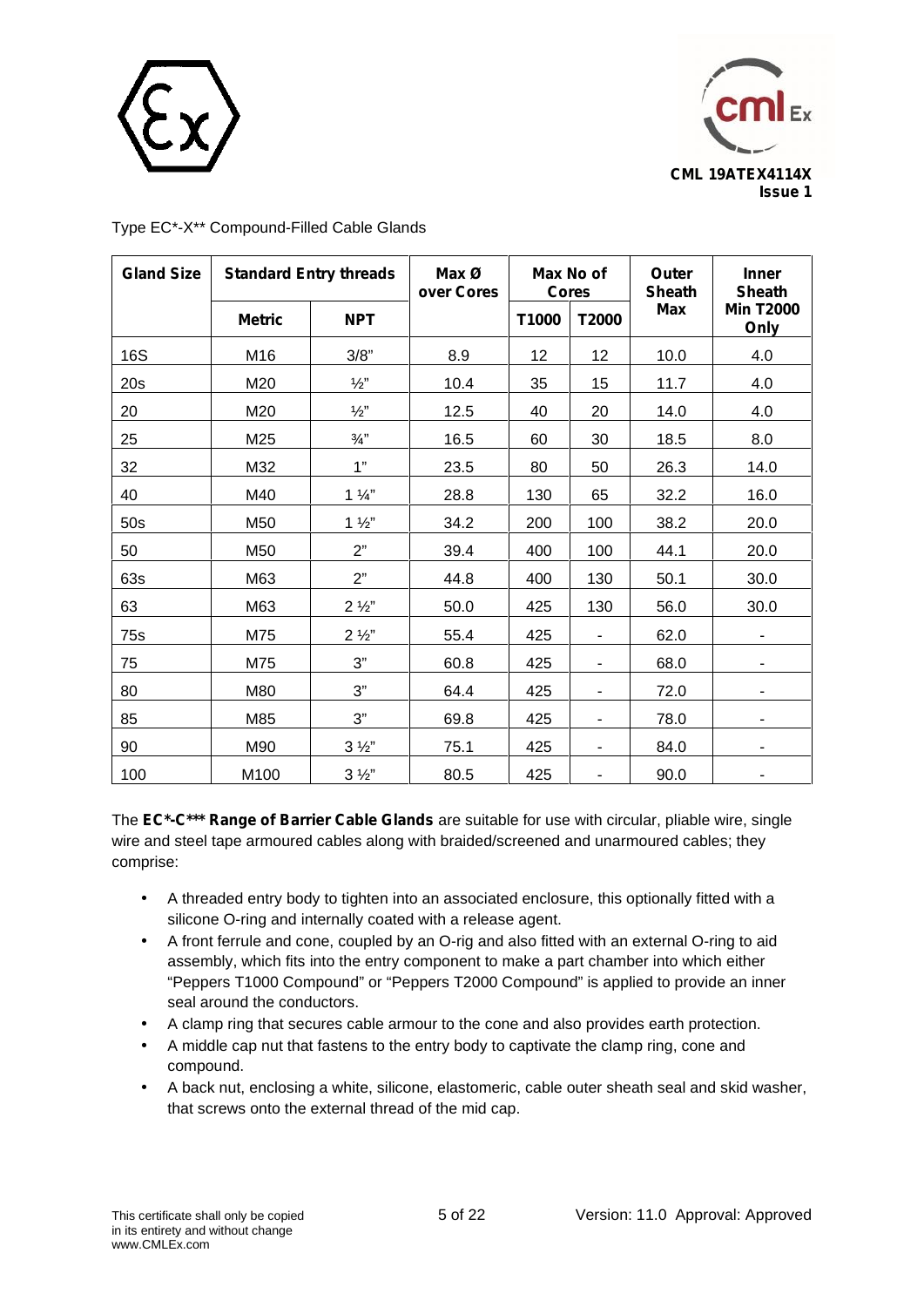



# **Design option:**

 A brass continuity washer may be fitted in all the sizes that are used with lead inner sheathed cables, glands with this modification are designated with a '2' in their type number.

Additional assembly options are described by the following designation coding: -

| Gland Type:           | <b>EC*-C***</b> |                       |                                 |                                     |         |         |         |
|-----------------------|-----------------|-----------------------|---------------------------------|-------------------------------------|---------|---------|---------|
| Available Part No's.: | Е               | C                     | $\star$                         |                                     | $\star$ | $\star$ | $\star$ |
|                       |                 |                       |                                 |                                     | 2       | в       | R       |
|                       |                 |                       | 2                               |                                     |         | S       |         |
| Options:              | EC <sub>1</sub> |                       | Peppers T1000 Compound          |                                     |         |         |         |
|                       | EC <sub>2</sub> |                       | Peppers T2000 Compound          |                                     |         |         |         |
|                       | 2               |                       |                                 | Lead Sheath Cable Continuity Washer |         |         |         |
|                       | в               | <b>Brass material</b> |                                 |                                     |         |         |         |
|                       | S               |                       | <b>Stainless Steel material</b> |                                     |         |         |         |
|                       | R               |                       | Reduced Bore option             |                                     |         |         |         |

Type EC\*-C\*\* Compound-Filled Cable Glands

| Gland<br>Size | <b>Standard Entry</b><br>thread |                 | Inner<br>sheath Min      | Inner<br>Sheath |      | Outer<br>Sheath<br><b>Bore</b> |      | Reduced | Max<br>dia    | Max<br>No of   | Max<br>No of    |
|---------------|---------------------------------|-----------------|--------------------------|-----------------|------|--------------------------------|------|---------|---------------|----------------|-----------------|
|               | Metric                          | <b>NPT</b>      | <b>T2000 Only</b>        | Max             | Min  | Max                            | Min  | Max     | over<br>cores | cores<br>T1000 | cores<br>T2000  |
| <b>16S</b>    | M16                             | 3/8"            | 4.0                      | 10.0            | 8.4  | 13.5                           | 6.7  | 10.3    | 8.9           | 12             | 12 <sub>2</sub> |
| 16            | M20                             | $\frac{1}{2}$   | 4.0                      | 11.7            | 8.4  | 13.5                           | 6.7  | 10.3    | 10.4          | 15             | 15              |
| <b>20S</b>    | M20                             | $\frac{1}{2}$   | 4.0                      | 11.7            | 11.5 | 16.0                           | 9.4  | 12.5    | 10.4          | 35             | 15              |
| 20            | M20                             | $\frac{1}{2}$ " | 4.0                      | 14.0            | 15.5 | 21.1                           | 12.0 | 17.6    | 12.5          | 40             | 20              |
| 25            | M25                             | $\frac{3}{4}$   | 8.0                      | 18.5            | 20.3 | 27.4                           | 16.8 | 23.9    | 16.5          | 60             | 30              |
| 32            | M32                             | 1"              | 14.0                     | 26.3            | 26.7 | 34.0                           | 23.2 | 30.5    | 23.5          | 80             | 50              |
| 40            | M40                             | $1\frac{1}{4}$  | 16.0                     | 32.2            | 33.0 | 40.6                           | 28.6 | 36.2    | 28.8          | 130            | 65              |
| 50S           | M50                             | $1\frac{1}{2}$  | 20.0                     | 38.2            | 39.4 | 46.7                           | 34.8 | 42.4    | 34.2          | 200            | 100             |
| 50            | M50                             | 2"              | 20.0                     | 44.1            | 45.7 | 53.2                           | 41.1 | 48.5    | 39.4          | 400            | 100             |
| 63S           | M63                             | 2"              | 30.0                     | 50.1            | 52.1 | 59.5                           | 47.5 | 54.8    | 44.8          | 400            | 130             |
| 63            | M63                             | $2\frac{1}{2}$  | 30.0                     | 56.0            | 58.4 | 65.8                           | 53.8 | 61.2    | 50.0          | 425            | 130             |
| 75S           | M75                             | $2\frac{1}{2}$  | $\blacksquare$           | 62.0            | 64.8 | 72.2                           | 60.2 | 68.0    | 55.4          | 425            | $\blacksquare$  |
| 75            | M75                             | 3"              | $\blacksquare$           | 68.0            | 71.1 | 78.0                           | 66.5 | 73.4    | 60.8          | 425            | $\blacksquare$  |
| 80            | M80                             | 3"              | $\blacksquare$           | 72.0            | 77.0 | 84.0                           | 71.9 | 79.4    | 64.4          | 425            | $\blacksquare$  |
| 85            | M85                             | 3"              | $\overline{\phantom{a}}$ | 78.0            | 79.6 | 90.0                           | 75.0 | 85.4    | 69.8          | 425            |                 |
| 90            | M90                             | $3\frac{1}{2}$  | $\blacksquare$           | 84.0            | 88.0 | 96.0                           | 82.0 | 91.4    | 75.1          | 425            | ۰.              |
| 100           | M100                            | $3\frac{1}{2}$  |                          | 90.0            | 92.0 | 102.0                          | 87.4 | 97.4    | 80.5          | 425            | $\blacksquare$  |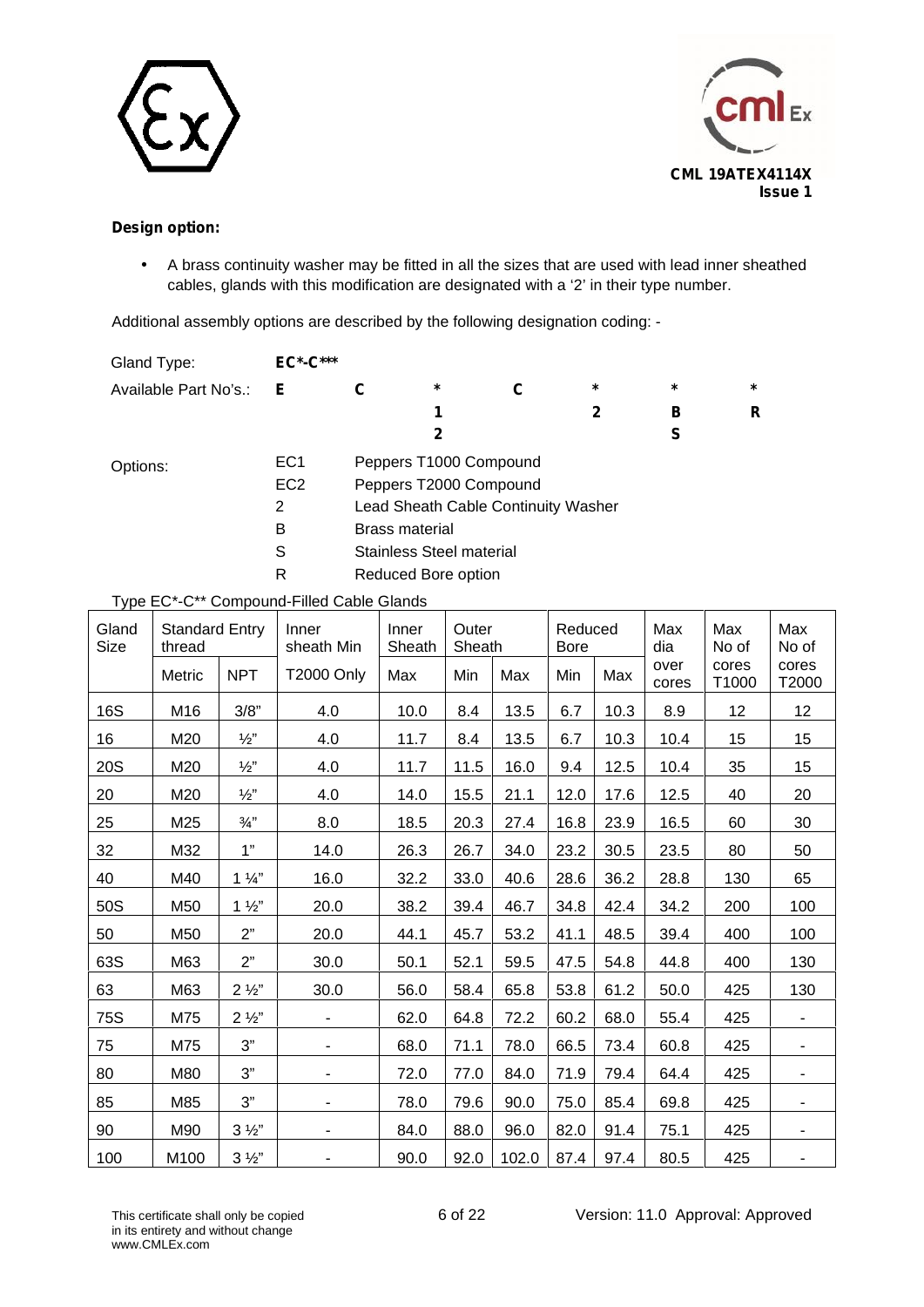



The **EC\*-S\*\* Range of Conduit Stopper Boxes** are suitable for use with circular cables, non-circular cables or conductors carried in conduit, providing a flameproof barrier entry into enclosures. Additionally, they may be used as a line bushing for terminating flying leads or for the direct inter connection of associated enclosures; they comprise:

- A threaded entry body to tighten into an associated enclosure, this is optionally fitted with a silicone O-ring and internally coated with a release agent.
- A ferrule, fitted with an external O-ring to aid assembly, which fits into the entry body to make a part chamber into which eithera "Peppers T1000 Compound" or "Peppers T2000 Compound" is applied to provide an inner seal around the cable conductors or flying leads.
- A union nut that couples the entry body and ferrule together
- A conduit nut that is screwed and secured into the ferrule with adhesive.

Additional assembly options are described by the following designation coding: -

| Gland Type:           | <b>EC*-S**</b> |                       |                                 |   |         |         |
|-----------------------|----------------|-----------------------|---------------------------------|---|---------|---------|
| Available Part No's.: | E.             | С                     | $\star$                         | S | $\star$ | $\star$ |
|                       |                |                       | 1                               |   | в       | C       |
|                       |                |                       | 2                               |   | S       | F       |
|                       |                |                       |                                 |   |         | M       |
| Options:              |                |                       | Peppers T1000 Compound          |   |         |         |
|                       | 2              |                       | Peppers T2000 Compound          |   |         |         |
|                       | в              | <b>Brass material</b> |                                 |   |         |         |
|                       | S              |                       | <b>Stainless Steel material</b> |   |         |         |
|                       | С              |                       | <b>Spiral Conduit Option</b>    |   |         |         |
|                       | F              |                       | Female conduit option           |   |         |         |
|                       | M              | Male conduit option   |                                 |   |         |         |

Type EC\*-S\*\* Compound-Filled Cable Glands

| Stopper<br>box size | male   | Standard<br>Standard female<br>connection<br>thread sizes<br>connection<br>thread size |                 | Max<br>Cable<br>size<br>inside | Max<br><b>Diameter</b><br>over<br>Cores | Max No of<br>Cores |       | Min Cable<br>Inner Sheath<br><b>T2000 Only</b> |      |
|---------------------|--------|----------------------------------------------------------------------------------------|-----------------|--------------------------------|-----------------------------------------|--------------------|-------|------------------------------------------------|------|
|                     | Metric | <b>NPT</b>                                                                             | Metric          | <b>NPT</b>                     | fitting                                 |                    | T1000 | T2000                                          |      |
| 16S                 | M16    | 3/8"                                                                                   | M <sub>16</sub> | 3/8"                           | 10.0                                    | 8.9                | 12    | 12                                             | 4.0  |
| 20                  | M20    | $\frac{1}{2}$                                                                          | M20             | $\frac{1}{2}$                  | 14.0                                    | 12.5               | 40    | 20                                             | 4.0  |
| 25                  | M25    | $\frac{3}{4}$ "                                                                        | M25             | $\frac{3}{4}$                  | 20.0                                    | 17.8               | 60    | 30                                             | 8.0  |
| 32                  | M32    | 1"                                                                                     | M32             | 1"                             | 26.3                                    | 23.5               | 80    | 50                                             | 14.0 |
| 40                  | M40    | $1\frac{1}{4}$                                                                         | M40             | $1\frac{1}{4}$                 | 32.2                                    | 28.8               | 130   | 65                                             | 16.0 |
| 50s                 | M50    | $1\frac{1}{2}$                                                                         | M50             | $1\frac{1}{2}$                 | 38.2                                    | 34.2               | 200   | 100                                            | 20.0 |
| 50                  | M50    | 2"                                                                                     | M50             | 2"                             | 44.1                                    | 39.4               | 400   | 100                                            | 20.0 |
| 63s                 | M63    | 2"                                                                                     | M63             | 2"                             | 50.1                                    | 44.8               | 400   | 130                                            | 30.0 |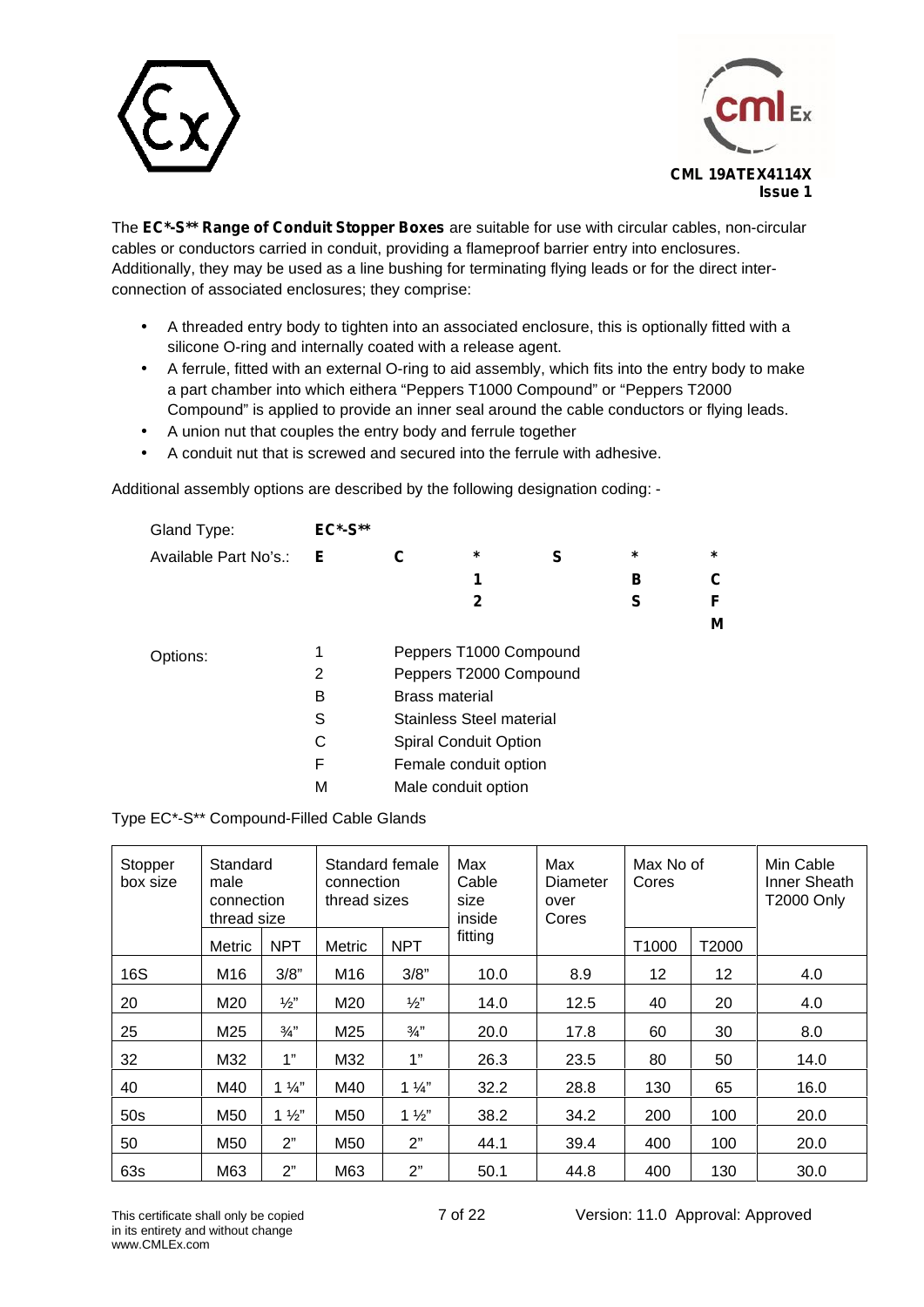



| Stopper<br>box size | Standard<br>male<br>connection<br>thread size                                                                                                                                       |                | connection<br>thread sizes | Standard female | Max<br>Max<br>Cable<br>Diameter<br>size<br>over<br>inside<br>Cores |        | Max No of<br>Cores |       | Min Cable<br>Inner Sheath<br><b>T2000 Only</b> |  |  |
|---------------------|-------------------------------------------------------------------------------------------------------------------------------------------------------------------------------------|----------------|----------------------------|-----------------|--------------------------------------------------------------------|--------|--------------------|-------|------------------------------------------------|--|--|
|                     | Metric                                                                                                                                                                              | <b>NPT</b>     | Metric                     | <b>NPT</b>      | fitting                                                            |        | T1000              | T2000 |                                                |  |  |
| 63                  | M63                                                                                                                                                                                 | $2\frac{1}{2}$ | M63                        | $2\frac{1}{2}$  | 56.0                                                               | 50.0   | 425                | 130   | 30.0                                           |  |  |
| 75s                 | M75                                                                                                                                                                                 | $2\frac{1}{2}$ | M75                        | $2\frac{1}{2}$  | 62.0                                                               | 55.4   | 425                | ٠     |                                                |  |  |
| 75                  | M75                                                                                                                                                                                 | $\blacksquare$ | M75                        | $2\frac{1}{2}$  | 68.0**                                                             | 60.8** | 425                |       |                                                |  |  |
| 75                  | -                                                                                                                                                                                   | 3"             | $\blacksquare$             | 3"              | 68.0                                                               | 60.8   | 425                | ٠     | ۰                                              |  |  |
| 80                  | M80                                                                                                                                                                                 | 3"             | M80                        | 3"              | 72.0                                                               | 64.4   | 425                |       |                                                |  |  |
| 85                  | M85                                                                                                                                                                                 | 3"             | M85                        | 3"              | 78.0                                                               | 69.8   | 425                | ٠     | ۰                                              |  |  |
| 90                  | M90                                                                                                                                                                                 | $3\frac{1}{2}$ | M90                        | $3\frac{1}{2}$  | 84.0                                                               | 75.1   | 425                |       |                                                |  |  |
| 100                 | M <sub>100</sub>                                                                                                                                                                    | $3\frac{1}{2}$ | M100                       | $3\frac{1}{2}$  | 90.0                                                               | 80.5   | 425                |       | ۰                                              |  |  |
| 100                 |                                                                                                                                                                                     | 4"             |                            | 4"              | 90.0                                                               | 80.5   | 425                |       | ۰                                              |  |  |
| Note:               | * 2 1/2" NPT thread option (Max Cable Diameter = 65.0) (Max Diameter over Cores = 58.1)<br>* 2 1/2" NPSM thread option (Max Cable Diameter = 67.0) (Max Diameter over cores = 59.9) |                |                            |                 |                                                                    |        |                    |       |                                                |  |  |

# **Design options:**

- 1. All gland types may be manufactured with a larger thread size than the standard entry thread listed within the product description.
- 2. All gland types with the following alternate threaded entry threads complying with the requirements of EN 60079-1 are intended to be used as replacement entry devices within existing installations with equipment that have threaded entries no longer permitted by the current edition of EN 60079-1
	- NPSM ANSI/ASME B1.20.1:1983
	- BSPT BS21:1985 (ISO 7/1; BS EN 10226-1:2004 'standard threads'
	- BSPP BS EN ISO 228-1 :2003; BS EN ISO 2228-2:2003 class A full form 'external threads'
	- PG DIN 40430:1971
	- ET BS 31:1940 (1979) Table 'B'

All alternative trade size thread forms are manufactured within the dimensional parameter of the standard entry threads of the gland entry body, and relevant constructional compliance length and engagement requirements in accordance with their product markings.

# **CR\*\*\*\* Range of Barrier Cable Glands and Stopper Boxes**

**The CR\*\*\*\* Range of Barrier Cable Glands & Stopper Boxes** are metallic and are intended for use with differing cables or conductors dependent on their type. They allow the entry of the cable or conductors into flameproof, increased safety, restricted breathing and dust protected enclosures without compromising the explosion protection provided by the enclosure, in accordance with relevant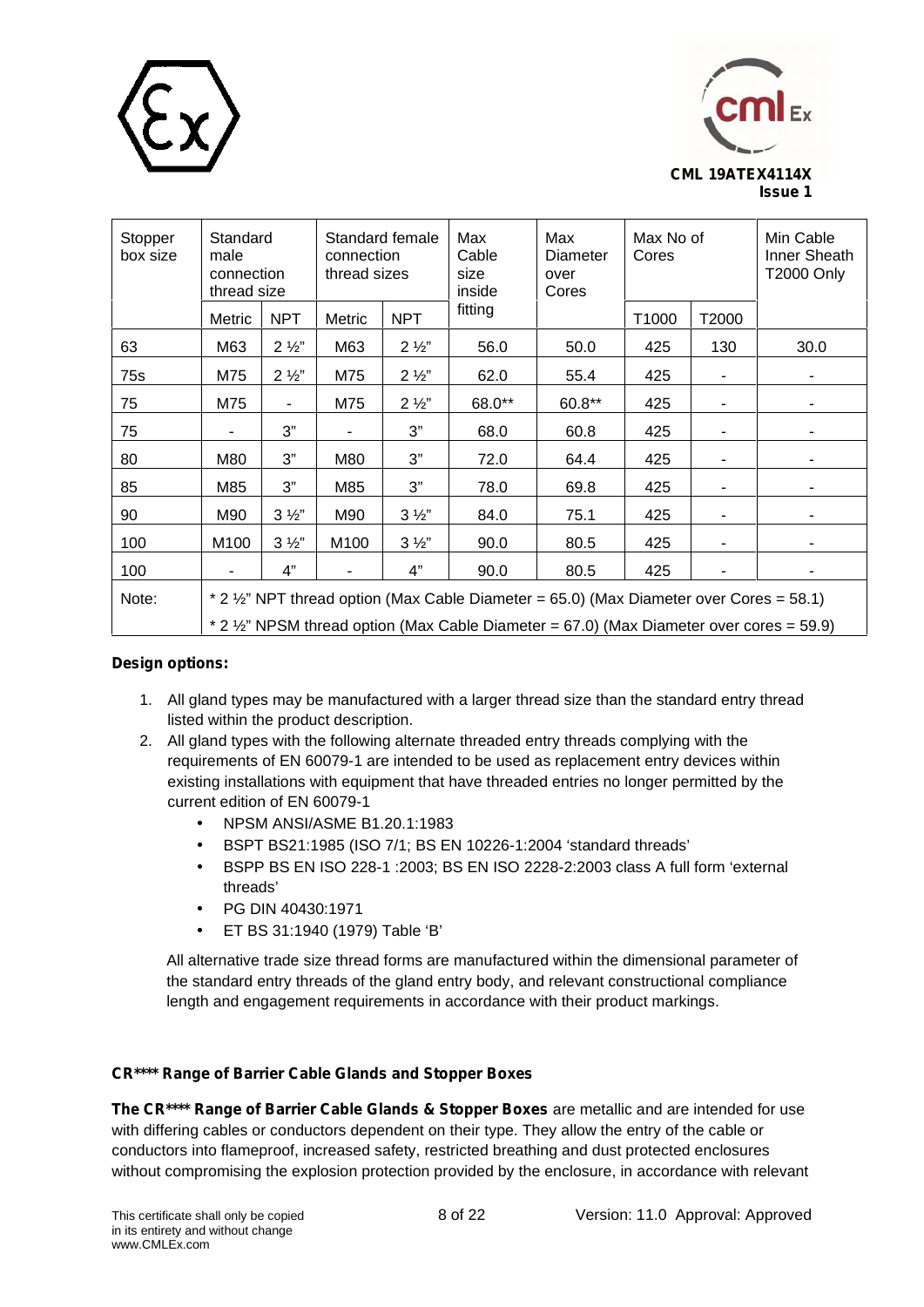



codes of practice. All types comprise of various entry thread sizes, which are dependent upon gland size and their cable sealing ability range.

The CR\*\*\*\* Range of Barrier Cable Glands & Stopper Boxes, when installed with the silicone O-ring provided by the manufacturer, have an ingress protection rating of IP66 and IP68 (tested at a depth of 100 m for 7 days).

# **Design Options for all CR\*\*\*\* glands and conduit stopper boxes:**

The entry component and conduit nut internal thread forms:

- ISO Metric to BS3643-1:2007 and BS 3643-3:2007 6g fit (male) 6H (female)
- NPT to ANSI/ASME B1.20.1:1983, gauging to clause 8
- NPSM to ANSI/ASME B1.20.1:1983, gauging to clause 9
- BSPT to BS 21:1985 (ISO 7/1) standard threads only clause 5.4, gauging to clause 5A, system A
- BSPP to BS 2779:1986 (ISO 228/1) class A full from external threads'
- PG to DIN 40430:1971
- ET to BS 31:1940 (1979) Table 'A'

Alternative material of construction is as follow and denoted by letter designation in the type number: -

Brass to BS EN 12164 / BS EN 12165 / BS EN 12168 CW614N CuZn39Pb3

- Ecobrass to C69300
- Stainless Steel to EN 10088-3 grades 316S11, 316S31 316L

Additionally, all metallic materials may be surface coated to limit electrolytic reaction between dissimilar materials, providing the coating does not alter the dimensions of the component part.

**The CR-U\*\* Range of Barrier Cable Glands** are suitable for use with unarmoured, braided and screened, circular cables; they comprise:

- A threaded entry body to tighten into an associated enclosure; this is fitted with a silicone O-ring and internally coated with a release agent.
- A ferrule, fitted with an external nitrile O-ring, which fits into the entry body to make a part chamber into which a two-part "PEPPERS T1000 COMPOUND" epoxy putty setting compound is applied to provide an inner seal around the conductors.
- A union nut that couples the entry body and ferrule together.
- A seal housing, enclosing a white silicone, elastomeric, cable outer sheath seal and a plastic skid washer, that is screwed and secured into the ferrule with adhesive.
- A back nut that screws into the seal housing to compress the outer sheath seal.

Type CR – U\*\* Compound – Filled Cable Glands:

| Gland<br>Size | <b>Standard Entry Threads</b> |  | Max Diameter<br>Over Cores | Max No. of<br>Cores | <b>Outer Sheath</b> |      |
|---------------|-------------------------------|--|----------------------------|---------------------|---------------------|------|
|               | <b>NPT</b><br>Metric          |  |                            |                     | Min                 | Max  |
| 16            | $\frac{1}{2}$<br>M20          |  | 10.4                       | 15                  | 3.4                 | 8.4  |
| <b>20S</b>    | $\frac{1}{2}$<br>M20          |  | 10.4                       | 35                  | 4.8                 | 11.7 |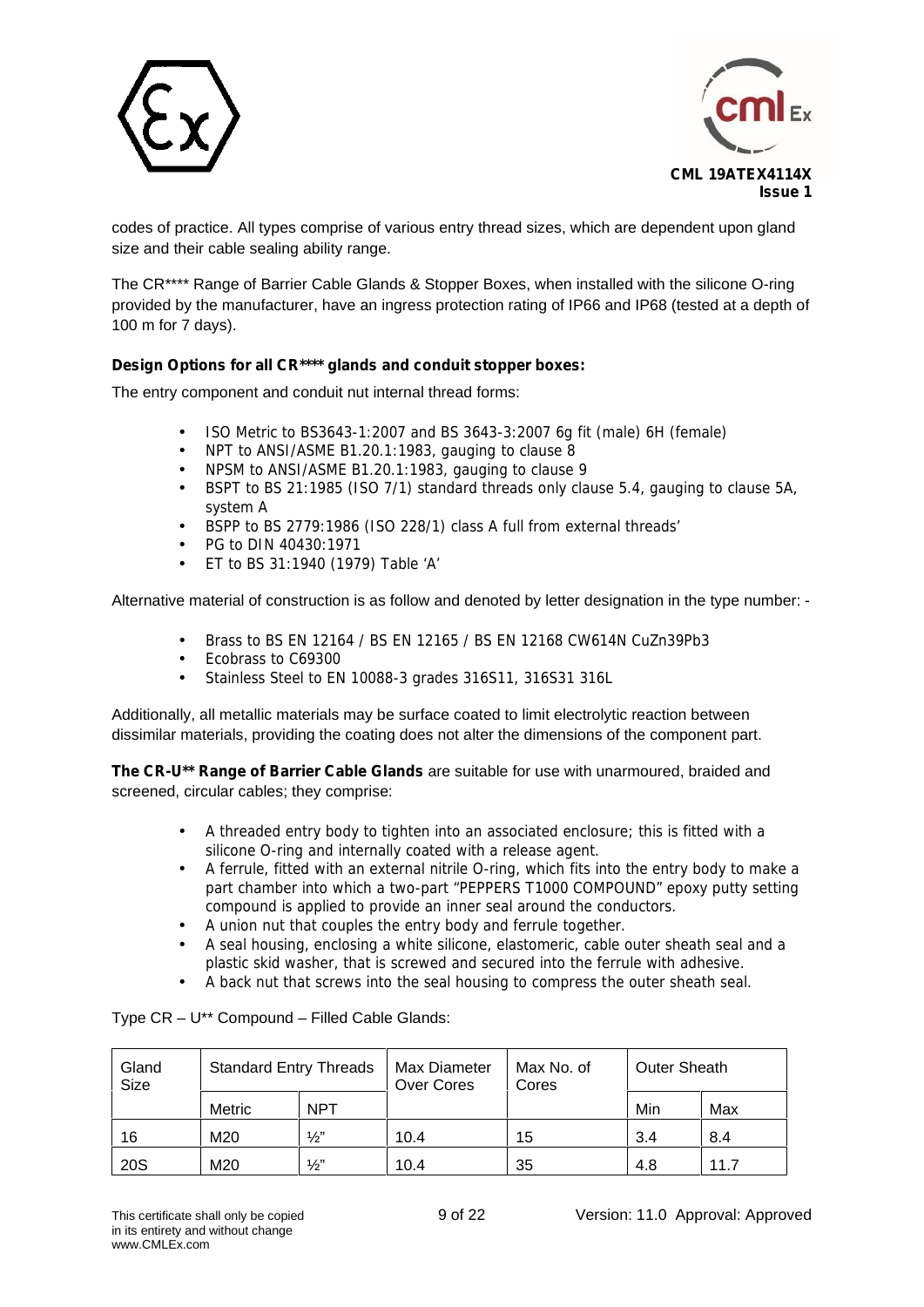



| 20  | M20  | $\frac{1}{2}$  | 12.5 | 40  | 9.5  | 14.0 |
|-----|------|----------------|------|-----|------|------|
| 25  | M25  | $\frac{3}{4}$  | 17.8 | 60  | 11.7 | 20.0 |
| 32  | M32  | 1"             | 23.5 | 80  | 18.1 | 26.3 |
| 40  | M40  | $1\frac{1}{4}$ | 28.8 | 130 | 22.6 | 32.2 |
| 50S | M50  | $1\frac{1}{2}$ | 34.2 | 200 | 28.2 | 38.2 |
| 50  | M50  | 2"             | 39.4 | 400 | 33.1 | 44.1 |
| 63S | M63  | 2"             | 44.8 | 400 | 39.3 | 50.1 |
| 63  | M63  | $2\frac{1}{2}$ | 50.0 | 425 | 46.7 | 56.0 |
| 75S | M75  | $2\frac{1}{2}$ | 55.4 | 425 | 52.3 | 62.0 |
| 75  | M75  | 3"             | 60.8 | 425 | 58.0 | 68.0 |
| 80  | M80  | 3"             | 64.4 | 425 | 61.9 | 72.0 |
| 85  | M85  | 3"             | 69.8 | 425 | 69.1 | 78.0 |
| 90  | M90  | $3\frac{1}{2}$ | 75.1 | 425 | 74.1 | 84.0 |
| 100 | M100 | $3\frac{1}{2}$ | 80.5 | 425 | 81.8 | 90.0 |

# **Design options:**

A brass continuity washer may be fitted in the 20S to 100 sizes that are used with lead inner sheathed cables, glands with this modification are designated with a '2' in their type number.

Additional assembly options are described by the following designation coding: -

| Glands Type:                     | $CR-U$ |                                     |         |         |
|----------------------------------|--------|-------------------------------------|---------|---------|
| Available Part<br><b>Numbers</b> | C      | R                                   | $\star$ | $\star$ |
|                                  |        |                                     | 2       | в       |
|                                  |        |                                     |         | S       |
| Options:                         | 2      | Lead Sheath Cable Continuity Washer |         |         |
|                                  | в      | <b>Brass material</b>               |         |         |
|                                  | S      | <b>Stainless Steel material</b>     |         |         |

**The CR-X\*\* Range of Barrier Cable Glands** are suitable for use with, unarmoured, braided and screened, circular and non-circular cables. They may also be used as a line bushing for terminating flying leads or for the direct inter-connection of associated enclosures; they comprise:

- A threaded entry body to tighten into an associated enclosure; this is fitted with a silicone O-ring and internally coated with a release agent
- A ferrule, fitted with an external nitrile O-ring, which fits into the entry body to make a part chamber into which a two-part "PEPPERS T1000 COMPOUND" epoxy putty setting compound is applied to provide an inner seal around the conductors.
- A union nut that couples the entry body and ferrule together<br>A back nut that is screwed and secured into the ferrule with a
- A back nut that is screwed and secured into the ferrule with adhesive.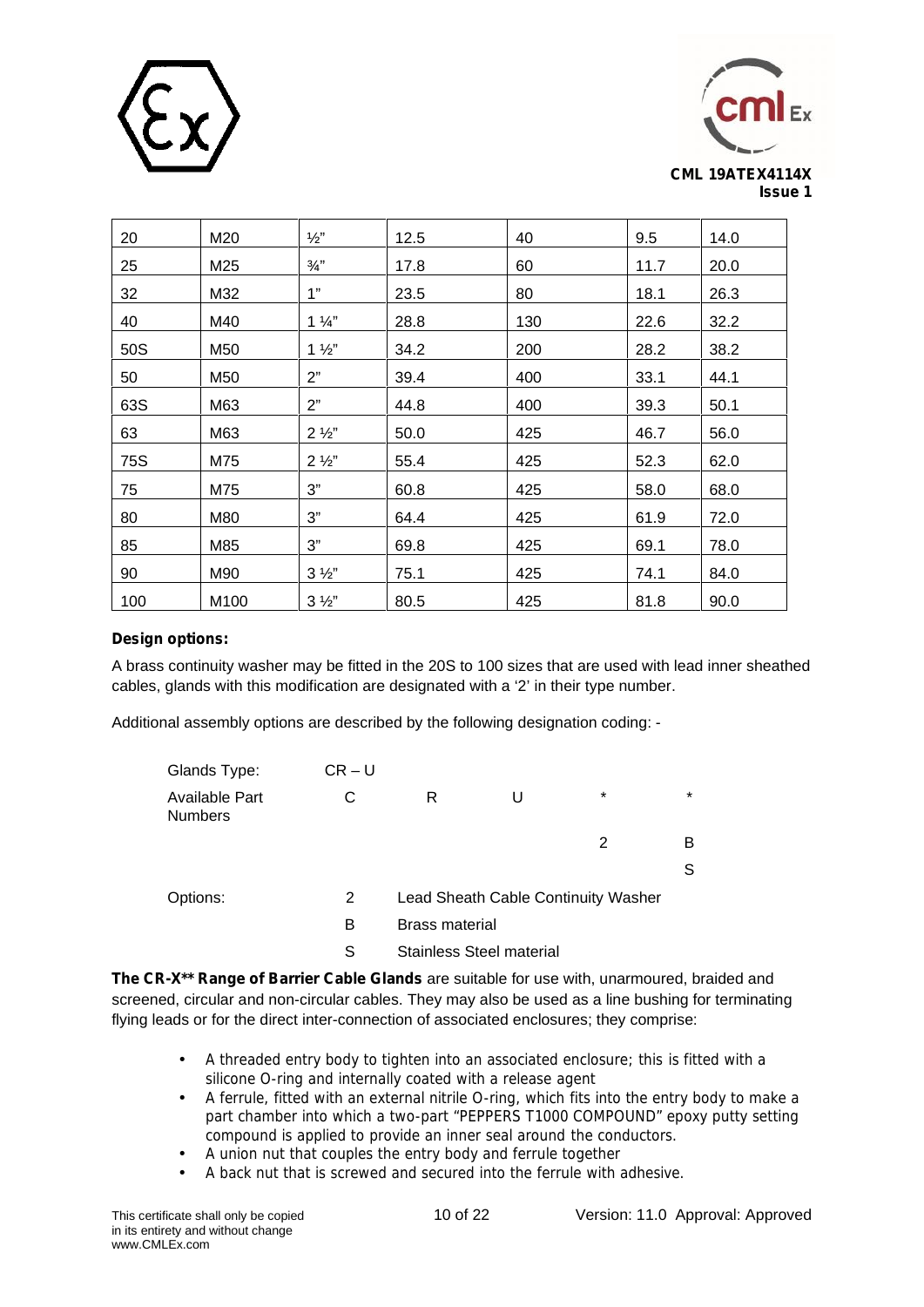



| Gland<br>Size | <b>Standard Entry Threads</b> |                 | Max Diameter<br><b>Over Cores</b> | Max No. of<br>Cores | <b>Outer Sheath Max</b> |
|---------------|-------------------------------|-----------------|-----------------------------------|---------------------|-------------------------|
|               | Metric                        | <b>NPT</b>      |                                   |                     |                         |
| 20S           | M20                           | $\frac{1}{2}$   | 10.4                              | 35                  | 11.7                    |
| 20            | M20                           | $\frac{1}{2}$ " | 12.5                              | 40                  | 14.0                    |
| 25            | M25                           | $\frac{3}{4}$ " | 17.8                              | 60                  | 20.0                    |
| 32            | M32                           | 1"              | 23.5                              | 80                  | 26.3                    |
| 40            | M40                           | $1\frac{1}{4}$  | 28.8                              | 130                 | 32.2                    |
| 50S           | M50                           | $1\frac{1}{2}$  | 34.2                              | 200                 | 38.2                    |
| 50            | M50                           | 2"              | 39.4                              | 400                 | 44.1                    |
| 63S           | M63                           | 2"              | 44.8                              | 400                 | 50.1                    |
| 63            | M63                           | $2\frac{1}{2}$  | 50.0                              | 425                 | 56.0                    |
| <b>75S</b>    | M75                           | $2\frac{1}{2}$  | 55.4                              | 425                 | 62.0                    |
| 75            | M75                           | 3"              | 60.8                              | 425                 | 68.0                    |
| 80            | M80                           | 3"              | 64.4                              | 425                 | 72.0                    |
| 85            | M85                           | 3"              | 69.8                              | 425                 | 78.0                    |
| 90            | M90                           | $3\frac{1}{2}$  | 75.1                              | 425                 | 84.0                    |
| 100           | M100                          | $3\frac{1}{2}$  | 80.5                              | 425                 | 90.0                    |

# Type CR – X\*\* Compound filled Cable Glands

## **Design option:**

A brass continuity washer may be fitted in the 20S to 100 sizes that are used with lead inner sheathed cables, glands with this modification are designated with a '2' in their type number.

Additional assembly options are described by the following designation coding: -

| Glands Type:                     | $CR - X$ |                       |                                     |        |         |  |
|----------------------------------|----------|-----------------------|-------------------------------------|--------|---------|--|
| Available Part<br><b>Numbers</b> | С        | R                     | X                                   | $\ast$ | $\star$ |  |
|                                  |          |                       |                                     | 2      | в       |  |
|                                  |          |                       |                                     |        | S       |  |
| Options:                         | 2        |                       | Lead Sheath Cable Continuity Washer |        |         |  |
|                                  | B        | <b>Brass material</b> |                                     |        |         |  |
|                                  | S        |                       | <b>Stainless Steel material</b>     |        |         |  |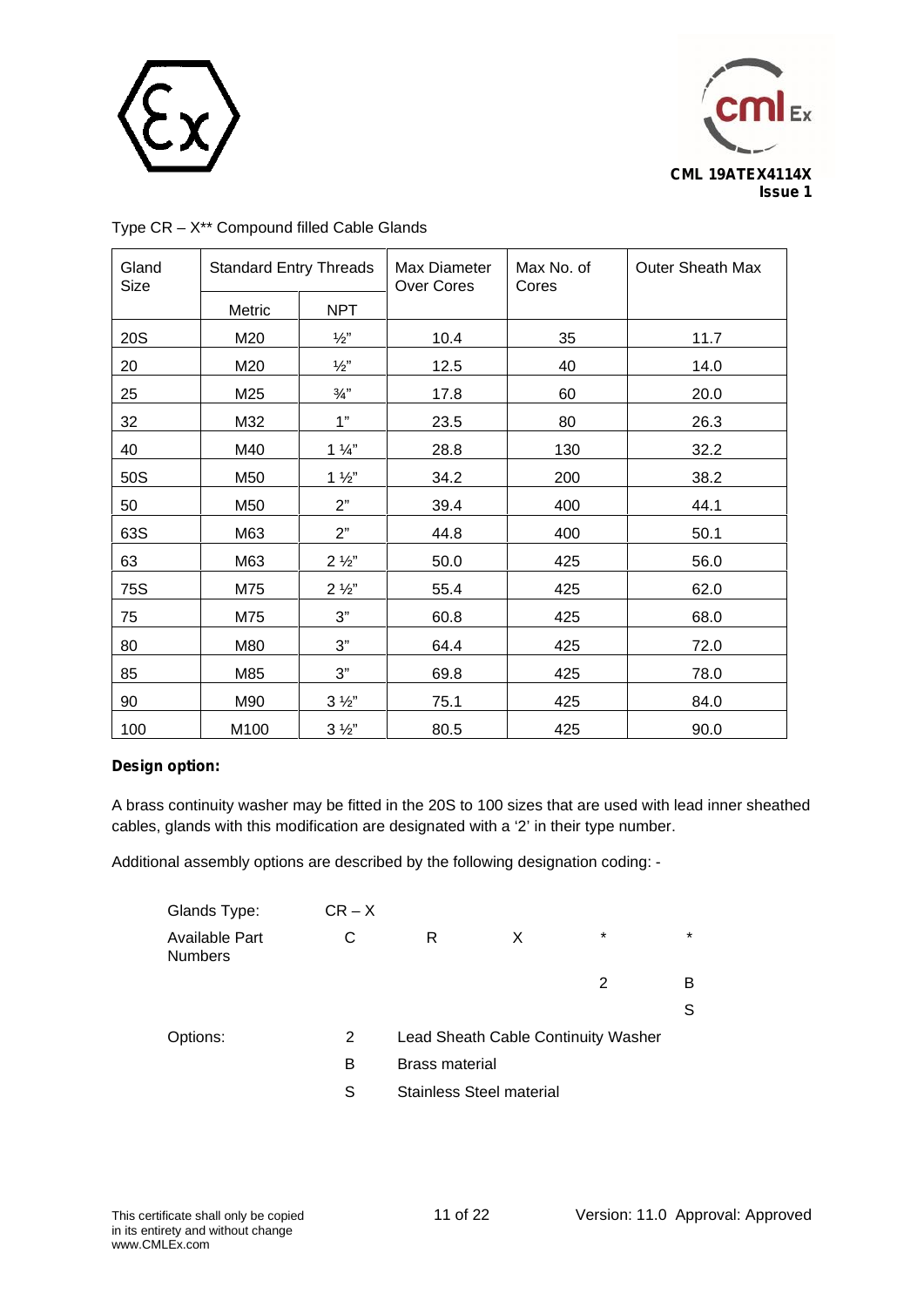



**The CR-C\*\*\* Range of Barrier Cable Glands** are suitable for use with circular, pliable wire, single wire and steel tape armoured cables along with braided/screened and unarmoured cables; they comprise:

- A threaded entry body to tighten into an associated enclosure, this fitted with a silicone O-ring and internally coated with a release agent.
- A cone, fitted with an external nitrile O-ring, which fits into the entry component to make a part chamber into which a two part "PEPPERS T1000 COMPOUND" epoxy putty setting compound is applied to provide an inner seal around the conductors.
- A clamp ring that secures cable armour to the cone and also provides earth protection.
- A mid-cap component that fastens to the entry body to captivate the clamp ring, cone and epoxy putty.
- A back nut, enclosing a white, silicone, elastomeric, cable outer sheath seal and skid washer, that screws onto the external thread of the mid cap.

| Gland<br>Size | <b>Threads</b> | <b>Standard Entry</b> | Max Ø<br>Over | Max<br>No. of | Inner<br>Sheath | <b>Outer Sheath</b> |       | Reduced<br><b>Bore</b> |      | Armour<br>Dia/Thickness |
|---------------|----------------|-----------------------|---------------|---------------|-----------------|---------------------|-------|------------------------|------|-------------------------|
|               | Metric         | <b>NPT</b>            | Cores         | Cores         | Max<br>Min      |                     | Max   | Min                    | Max  | (Universal)             |
| 16            | M20            | $\frac{1}{2}$         | 10.4          | 15            | 11.7            | 8.4                 | 13.5  | 6.7                    | 10.3 | $0.15 - 1.25$           |
| 20S           | M20            | $\frac{1}{2}$ "       | 10.4          | 35            | 11.7            | 11.5                | 16.0  | 9.4                    | 12.5 | $*0.15 - 1.25$          |
| 20            | M20            | $\frac{1}{2}$         | 12.5          | 40            | 14.0            | 15.5                | 21.1  | 12.0                   | 17.6 | $*$ $0.15 - 1.25$       |
| 25            | M25            | $\frac{3}{4}$ "       | 17.8          | 60            | 20.0            | 20.3                | 27.4  | 16.8                   | 23.9 | $0.15 - 1.6$            |
| 32            | M32            | 1"                    | 23.5          | 80            | 26.3            | 26.7                | 34.0  | 23.2                   | 30.5 | $0.15 - 2.0$            |
| 40            | M40            | $1\frac{1}{4}$        | 28.8          | 130           | 32.2            | 33.0                | 40.6  | 28.6                   | 36.2 | $0.2 - 2.0$             |
| 50S           | M50            | $1\frac{1}{2}$        | 34.2          | 200           | 38.2            | 39.4                | 46.7  | 34.8                   | 42.4 | $0.2 - 2.5$             |
| 50            | M50            | 2"                    | 39.4          | 400           | 44.1            | 45.7                | 53.2  | 41.1                   | 48.5 | $0.2 - 2.5$             |
| 63S           | M63            | 2"                    | 44.8          | 400           | 50.1            | 52.1                | 59.5  | 47.5                   | 54.8 | $0.3 - 2.5$             |
| 63            | M63            | $2\frac{1}{2}$        | 50.0          | 425           | 56.0            | 58.4                | 65.8  | 53.8                   | 61.2 | $0.3 - 2.5$             |
| 75S           | M75            | $2\frac{1}{2}$        | 55.4          | 425           | 62.0            | 64.8                | 72.2  | 60.2                   | 68.0 | $0.3 - 2.5$             |
| 75            | M75            | 3"                    | 60.8          | 425           | 68.0            | 71.1                | 78.0  | 66.5                   | 73.4 | $0.3 - 2.5$             |
| 80            | M80            | 3"                    | 64.4          | 425           | 72.0            | 77.0                | 84.0  | 71.9                   | 79.4 | $0.45 - 3.15$           |
| 85            | M85            | 3"                    | 69.8          | 425           | 78.0            | 79.6                | 90.0  | 75.0                   | 85.4 | $0.45 - 3.15$           |
| 90            | M90            | $3\frac{1}{2}$        | 75.1          | 425           | 84.0            | 88.0                | 96.0  | 82.0                   | 91.4 | $0.45 - 3.15$           |
| 100           | M100           | $3\frac{1}{2}$        | 80.5          | 425           | 90.0            | 92.0                | 102.0 | 87.4                   | 97.4 | $0.45 - 3.15$           |

Type CR-C\*\*\* (inc CX-C\*\*\*) Compound-Filled Cable Glands:

# **Design options:**

A brass continuity washer may be fitted in the 20S to 100 sizes that are used with lead inner sheathed cables, glands with this modification are designated with a '2' in their type number.

The CR-C\*\* size 20s and 20 cable glands to be used with an alternative, cone component; in this form, the glands are designated CX-C\*\* (see details below) and are only suitable for braided cables.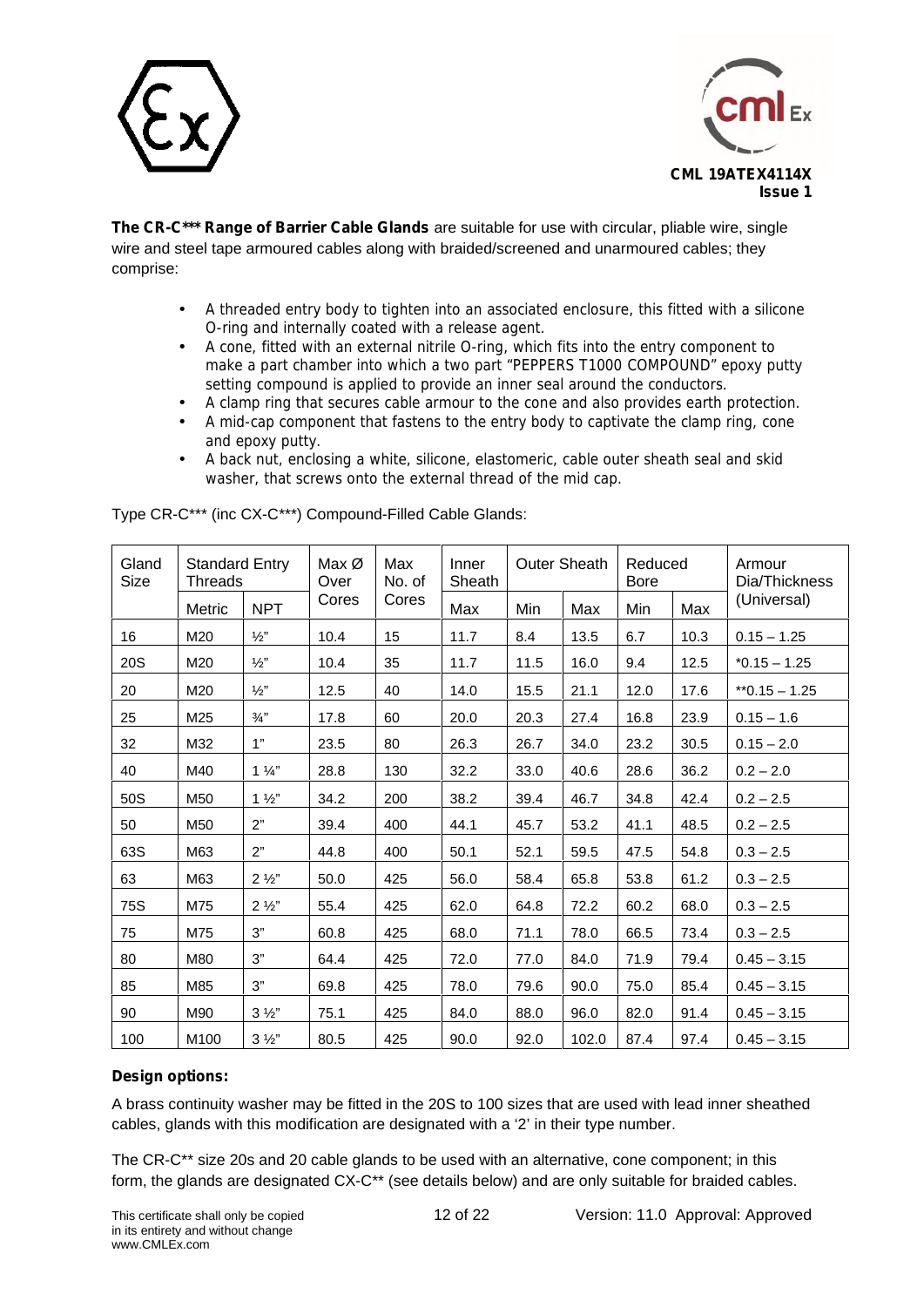



| Entry<br>thread | Gland<br>Size | Max Ø<br>Over Cores | Max No. of<br>Cores | Max Inner<br>Sheath (mm) | Outer Sheath<br>(standard) (mm) |      | Braid dia. |      |
|-----------------|---------------|---------------------|---------------------|--------------------------|---------------------------------|------|------------|------|
| size            |               | (mm)                |                     |                          | Min                             | Max  | Min        | Max  |
| M20 x 1.5       | 20S           | 10.4                | 8                   | 11.7                     | 11.5                            | 16.0 | 0.15       | 0.35 |
| M20 x 1.5       | 20            | 12.5                | 14                  | 14.0                     | 15.5                            | 21.1 | 0.15       | 0.5  |

The CR-C\*\* may be used with of an alternative outer sheath seal that is red in colour and has a reduced bore size that accommodates an alternative range of outer sheath cable sizes; in this form, the glands are designated CX-C\*\*R\*\* (see details below):

| Entry<br>thread | Gland<br>Size | Max Ø<br>Over Cores | Max No. of<br>Cores | Max Inner<br>Sheath (mm) | Outer Sheath<br>(standard) (mm) |      | Braid dia. |      |
|-----------------|---------------|---------------------|---------------------|--------------------------|---------------------------------|------|------------|------|
| size            |               | (mm)                |                     |                          | Min                             | Max  | Min        | Max  |
| M20 x 1.5       | 20S           | 10.4                | 8                   | 11.7                     | 9.4                             | 12.5 | 0.15       | 0.35 |
| M20 x 1.5       | 20            | 12.5                | 14                  | 14.0                     | 12.0                            | 17.6 | 0.15       | 0.5  |

Additional assembly options are described by the following designation coding: -

| Glands Type:                     | $CR - C$ |                       |                                     |         |         |         |
|----------------------------------|----------|-----------------------|-------------------------------------|---------|---------|---------|
| Available Part<br><b>Numbers</b> | C        | R                     | С                                   | $\star$ | $\star$ | $\star$ |
|                                  |          |                       |                                     | 2       | в       | R       |
|                                  |          |                       |                                     |         | S       |         |
| Options:                         | 2        |                       | Lead Sheath Cable Continuity Washer |         |         |         |
|                                  | в        | <b>Brass material</b> |                                     |         |         |         |

S Stainless Steel material

R Reduced bore option

**The CR-S\* Range of Conduit Stopper Boxes** are suitable for use with circular cables, non-circular cables or conductors carried in conduit, providing a flameproof barrier entry into enclosures. Additionally, they may be used as a line bushing for terminating flying leads or for the direct inter connection of associated enclosures; they comprise:

- a threaded entry body to tighten into an associated enclosure, this is fitted with a silicone O\_ring and internally coated with a release agent.
- a ferrule, fitted with an external nitrile O-ring, which fits into the entry body to make a part chamber into which a two-part "PEPPERS T1000 COMPOUND" epoxy putty setting compound is applied to provide an inner seal around the conductors or flying leads.
- a union nut that couples the entry body and ferrule together
- a conduit nut that is screwed and secured into the ferrule with adhesive.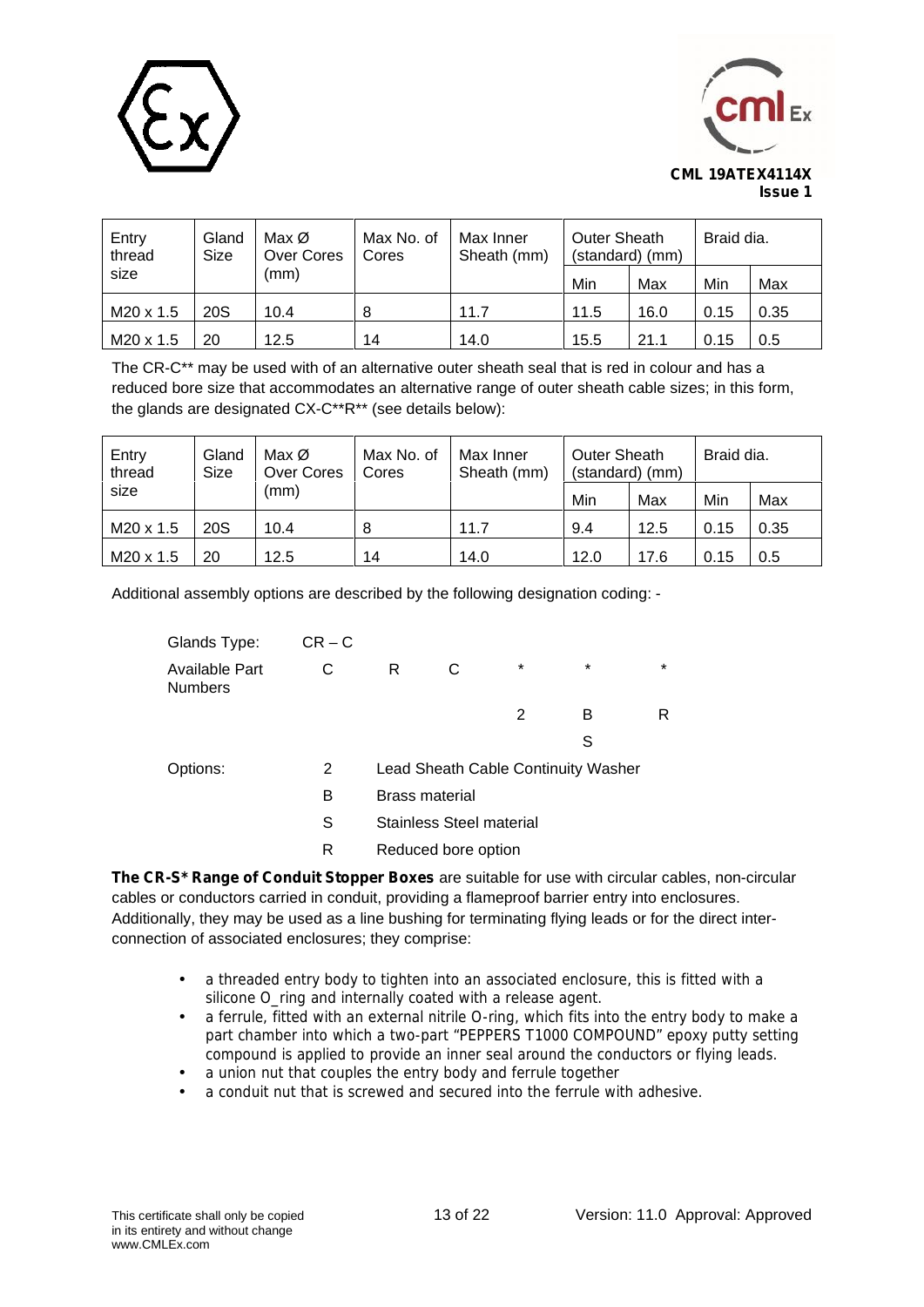



| Stopper<br>Box<br>Size | <b>Standard Entry</b><br><b>Threads</b> |                 | Max<br>Cable<br>Diameter                                                                 | Max $\varnothing$<br>over<br>cores | Max no<br>of Cores | Standard male<br>connection thread<br>size |                 | sizes          | Standard female<br>connection thread |
|------------------------|-----------------------------------------|-----------------|------------------------------------------------------------------------------------------|------------------------------------|--------------------|--------------------------------------------|-----------------|----------------|--------------------------------------|
|                        | Metric                                  | <b>NPT</b>      |                                                                                          |                                    |                    | Metric                                     | <b>NPT</b>      | Metric         | <b>NPT</b>                           |
| 20                     | M20                                     | $\frac{1}{2}$ " | 14.0                                                                                     | 12.5                               | 40                 | M20                                        | $\frac{1}{2}$   | M20            | $\frac{1}{2}$ "                      |
| 25                     | M25                                     | $\frac{3}{4}$ " | 20.0                                                                                     | 17.8                               | 60                 | M25                                        | $\frac{3}{4}$ " | M25            | $\frac{3}{4}$ "                      |
| 32                     | M32                                     | 1"              | 26.3                                                                                     | 23.5                               | 80                 | M32                                        | 1"              | M32            | 1"                                   |
| 40                     | M40                                     | $1\frac{1}{4}$  | 32.2                                                                                     | 28.8                               | 130                | M40                                        | $1\frac{1}{4}$  | M40            | $1\frac{1}{4}$                       |
| 50S                    | M50                                     | $1\frac{1}{2}$  | 38.2                                                                                     | 34.2                               | 200                | M50                                        | $1\frac{1}{2}$  | M50            | $1\frac{1}{2}$                       |
| 50                     | M50                                     | 2"              | 44.1                                                                                     | 39.4                               | 400                | M50                                        | 2"              | M50            | 2"                                   |
| 63S                    | M63                                     | 2"              | 50.1                                                                                     | 44.8                               | 400                | M63                                        | 2"              | M63            | 2"                                   |
| 63                     | M63                                     | $2\frac{1}{2}$  | 56.0                                                                                     | 50.0                               | 425                | M63                                        | $2\frac{1}{2}$  | M63            | $2\frac{1}{2}$                       |
| <b>75S</b>             | M75                                     | $2\frac{1}{2}$  | 62.0                                                                                     | 55.4                               | 425                | M75                                        | $2\frac{1}{2}$  | M75            | $2\frac{1}{2}$                       |
| 75                     | M75                                     |                 | 68.0*                                                                                    | $60.8*$                            | 425                | M75                                        |                 | M75            | $2\frac{1}{2}$ " *                   |
| 75                     |                                         | 3"              | 68.0                                                                                     | 60.8                               | 425                |                                            | 3"              | $\blacksquare$ | 3"                                   |
| 80                     | M80                                     | 3"              | 72.0                                                                                     | 64.4                               | 425                | M80                                        | 3"              | M80            | 3"                                   |
| 85                     | M85                                     | 3"              | 78.0                                                                                     | 69.8                               | 425                | M85                                        | 3"              | M85            | 3"                                   |
| 90                     | M90                                     | $3\frac{1}{2}$  | 84.0                                                                                     | 75.1                               | 425                | M90                                        | $3\frac{1}{2}$  | M90            | $3\frac{1}{2}$                       |
| 100                    | M100                                    | $3\frac{1}{2}$  | 90.0                                                                                     | 80.5                               | 425                | M100                                       | $3\frac{1}{2}$  | M100           | $3\frac{1}{2}$                       |
| Note:                  |                                         |                 | 2 1/2" NPT thread option (Max Cable Diameter = 65.0) (Max Diameter over Cores = 58.1) *  |                                    |                    |                                            |                 |                |                                      |
|                        |                                         |                 | 2 1/2" NPSM thread option (Max Cable Diameter = 67.0) (Max Diameter over Cores = 59.9) * |                                    |                    |                                            |                 |                |                                      |

Additional assembly options are described by the following designation coding: -

| Glands Type:                     | $CR-S$ |                       |                          |         |         |  |
|----------------------------------|--------|-----------------------|--------------------------|---------|---------|--|
| Available Part<br><b>Numbers</b> | С      | R                     | S                        | $\star$ | $\star$ |  |
|                                  |        |                       |                          | в       | F       |  |
|                                  |        |                       |                          | S       | М       |  |
| Options:                         | В      | <b>Brass material</b> |                          |         |         |  |
|                                  | S      |                       | Stainless Steel material |         |         |  |
|                                  | F      |                       | Female conduit option    |         |         |  |
|                                  | М      |                       | Male conduit option      |         |         |  |

# **UL-C, UL-U and UL-X Range of Barrier Cable Glands**

The **UL-\* Range of Barrier Cable Glands** are metallic and are intended for use with armoured, unarmoured, braided, tape or screened cables. They allow the entry of the cable or conductors into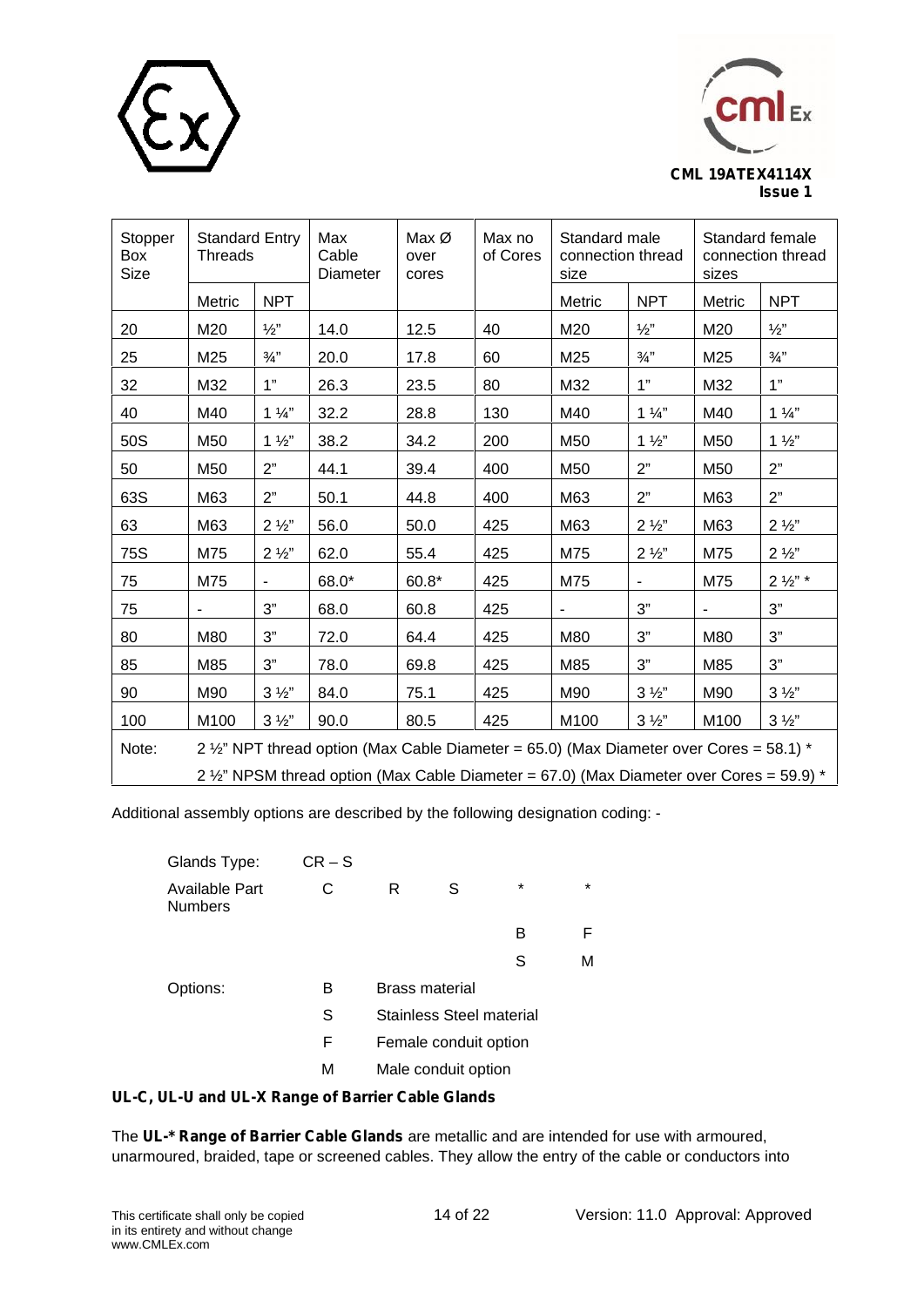



enclosures without compromising the explosion protection provided by the enclosure, in accordance with relevant codes of practice.

The UL-\* Range of Barrier Cable Glands, when installed with or without a sealing ring in threaded holes and in accordance with the manufacturer's instructions, are capable of providing, with an enclosure on which they are fixed, an ingress protection rating of IP 66. The UL-\* Range of Barrier Cable Glands fitted with sealing rings, when installed in threaded holes or clearance holes with a lock nut and in accordance with the manufacturer's instructions, are capable of providing, with an enclosure on which they are fixed, an ingress protection rating of IP66 and IP68 to 100 metres for 7 days.

The UL-\* range comprises:

- UL-U cable glands comprising a range of sizes between 16 and 75.
- UL-X cable glands comprising a range of sizes between 20s and 75.
- UL-C cable glands comprising a range of sizes between 16 and 75.

Each size has a specified cable diameter range.

## **UL-U\* Range of Barrier Cable Glands**

The UL-U\* Range of Barrier Cable Glands are suitable for use with circular, unarmoured, braided or screened cables; they comprise from front (enclosure side) to rear (incoming cable side):

## **Sizes 16, 20S and 20**

- Entry body to tighten into an associated enclosure which is fitted with an optional sealing ring. The front and rear having male threads.
- Front ferrule that fits into the entry body. The ferrule body is one part of a two parts chamber where a two-part "PEPPERS T-1000 COMPOUND" epoxy putty setting compound is applied to provide an inner seal around the conductors. The external face when fitted into the entry body makes an unthreaded cylindrical flamepath.
- O-ring fitted over the rear of the front ferrule to provide an ingress seal to the unthreaded flamepath between the entry body and front ferrule.
- Rear ferrule, second part of a two part compound chamber, unthreaded flamepath between the entry body and front ferrule.
- Middle cap that has female thread at the front and secures ferrules in place within the entry body; the rear of the middle cap has a male thread to accept the back nut.
- Elastomeric, cable outer sheath seal, fitted within the middle cap
- Stainless steel skid washer, fitted to back of outer sheath seal.
- Back nut with male thread that screws into the seal housing to compress the outer sheath seal.

# **Sizes 25 and above**

- Entry body to tighten into an associated enclosure which is fitted with an optional sealing ring. The front and rear have male threads.
- Front ferrule that fits into the entry body, the ferrule body is one part of a two part chamber where a two-part "PEPPERS T-1000 COMPOUND" epoxy putty setting compound is applied to provide an inner seal around the conductors. The external face when fitted into the entry body makes an unthreaded cylindrical flamepath.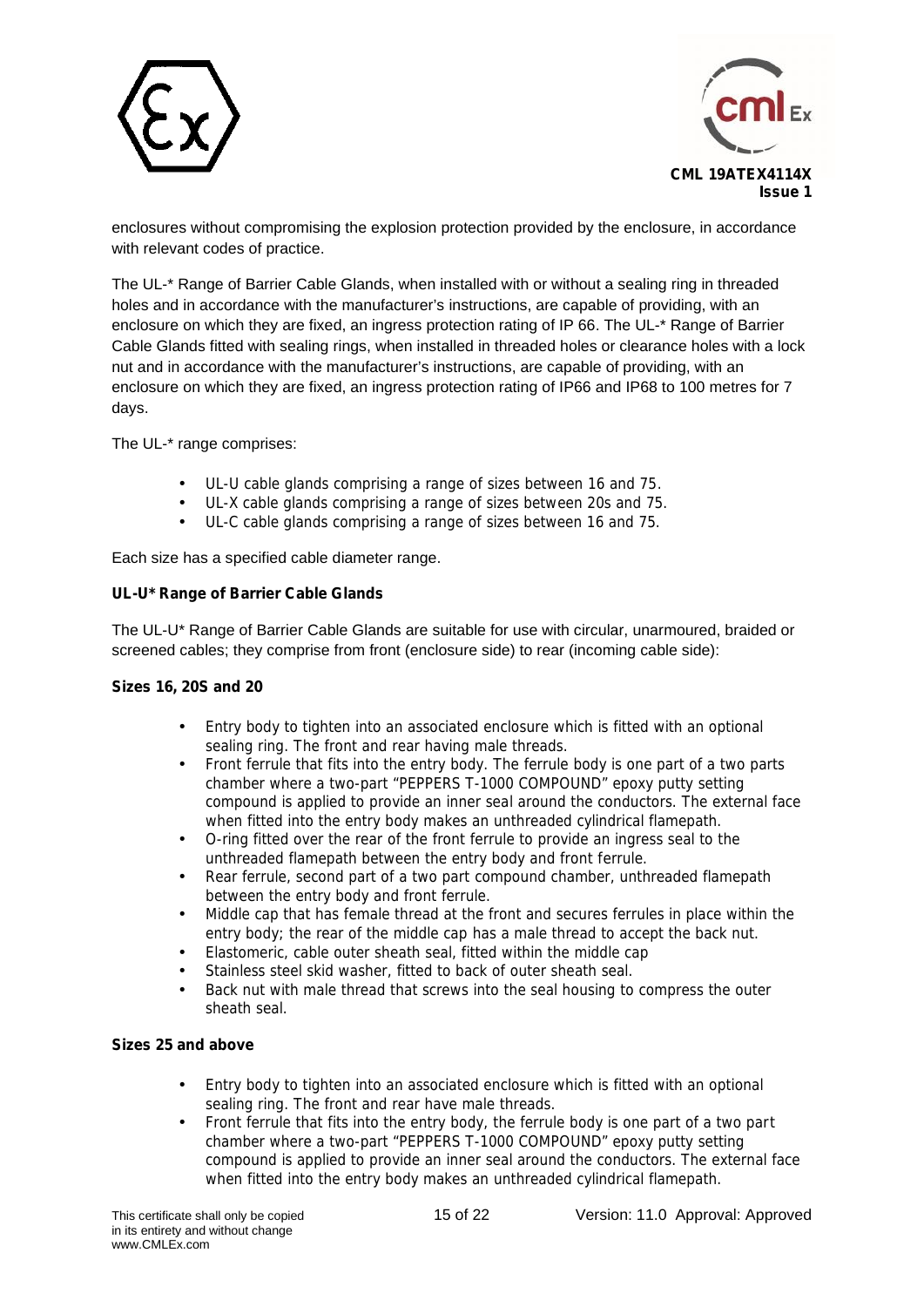



- O-ring fitted over the rear of the front ferrule to provide an ingress seal to the unthreaded flamepath between the entry body and front ferrule.
- Rear ferrule, second part of a two part compound chamber, unthreaded at front female thread to accept seal housing at rear.
- Union nut that secures ferrules together within the rear of the entry body.
- Seal housing, has male thread at front which is screwed and secured with adhesive into the rear ferrule. Rear of seal housing contains outer sheath seal and skid washer.
- Elastomeric, cable outer sheath seal, fitted within the seal housing.
- Stainless steel skid washer, fitted to back of outer sheath seal.
- Back nut with male thread that screws into the seal housing to compress the outer sheath seal.

| The following table details the available thread sizes, maximum number of cores that the gland can |  |
|----------------------------------------------------------------------------------------------------|--|
| accept and the range of acceptable cable sizes for the UL-U range.                                 |  |

| Gland<br>Size | <b>Standard Entry</b><br>threads |                 | Standard<br>Alternative<br>Entry threads |                          | Max.<br>number of<br>cores | Max. $\varnothing$ over<br>cores mm | Outer sheath size<br>mm |      |
|---------------|----------------------------------|-----------------|------------------------------------------|--------------------------|----------------------------|-------------------------------------|-------------------------|------|
|               | Metric                           | <b>NPT</b>      | Metric                                   | <b>NPT</b>               |                            |                                     | Min                     | Max  |
| 16            | M20                              | $\frac{1}{2}$   | M25                                      | $\frac{3}{4}$            | 15                         | 10.4                                | 3.4                     | 8.4  |
| 20S           | M20                              | $\frac{1}{2}$ " | M25                                      | $\frac{3}{4}$ "          | 35                         | 10.4                                | 4.8                     | 11.7 |
| 20            | M20                              | $\frac{1}{2}$   | M25                                      | $\frac{3}{4}$            | 40                         | 12.5                                | 9.5                     | 14.0 |
| 25            | M25                              | $\frac{3}{4}$ " | M32                                      | 1"                       | 60                         | 17.8                                | 11.7                    | 20.0 |
| 32            | M32                              | 1"              | M40                                      | $1\frac{1}{4}$           | 80                         | 23.5                                | 18.1                    | 26.3 |
| 40            | M40                              | $1\frac{1}{4}$  | M50                                      | $1\frac{1}{2}$           | 130                        | 28.8                                | 22.6                    | 32.2 |
| 50S           | M50                              | 2"              | M63                                      |                          | 200                        | 34.9                                | 28.2                    | 38.2 |
| 50            | M50                              | 2"              | M63                                      |                          | 400                        | 39.4                                | 33.1                    | 44.1 |
| 63S           | M63                              | $2\frac{1}{2}$  | M75                                      | $\overline{\phantom{a}}$ | 400                        | 44.8                                | 39.3                    | 50.1 |
| 63            | M63                              | $2\frac{1}{2}$  | M75                                      | $\overline{\phantom{a}}$ | 425                        | 50.0                                | 46.7                    | 56.0 |
| 75S           | M75                              | 3"              | -                                        | $\overline{\phantom{a}}$ | 425                        | 55.4                                | 52.3                    | 62.0 |
| 75            | M75                              | 3"              |                                          |                          | 425                        | 60.8                                | 58.0                    | 68.0 |

## **UL-X\* Range of Barrier Cable Glands**

The UL-X\* Range of Barrier Cable Glands are suitable for use with, unarmoured, braided and screened, circular and non-circular cables. They may also be used as a line bushing for terminating flying leads or for the direct inter-connection of associated enclosures; they comprise:

## **Sizes 20S and 20**

- Entry body to tighten into an associated enclosure which is fitted with an optional sealing ring. The front and rear having male threads.
- Front ferrule that fits into the entry body, the ferrule body is one part of a two part chamber where a two-part "PEPPERS T-1000 COMPOUND" epoxy putty setting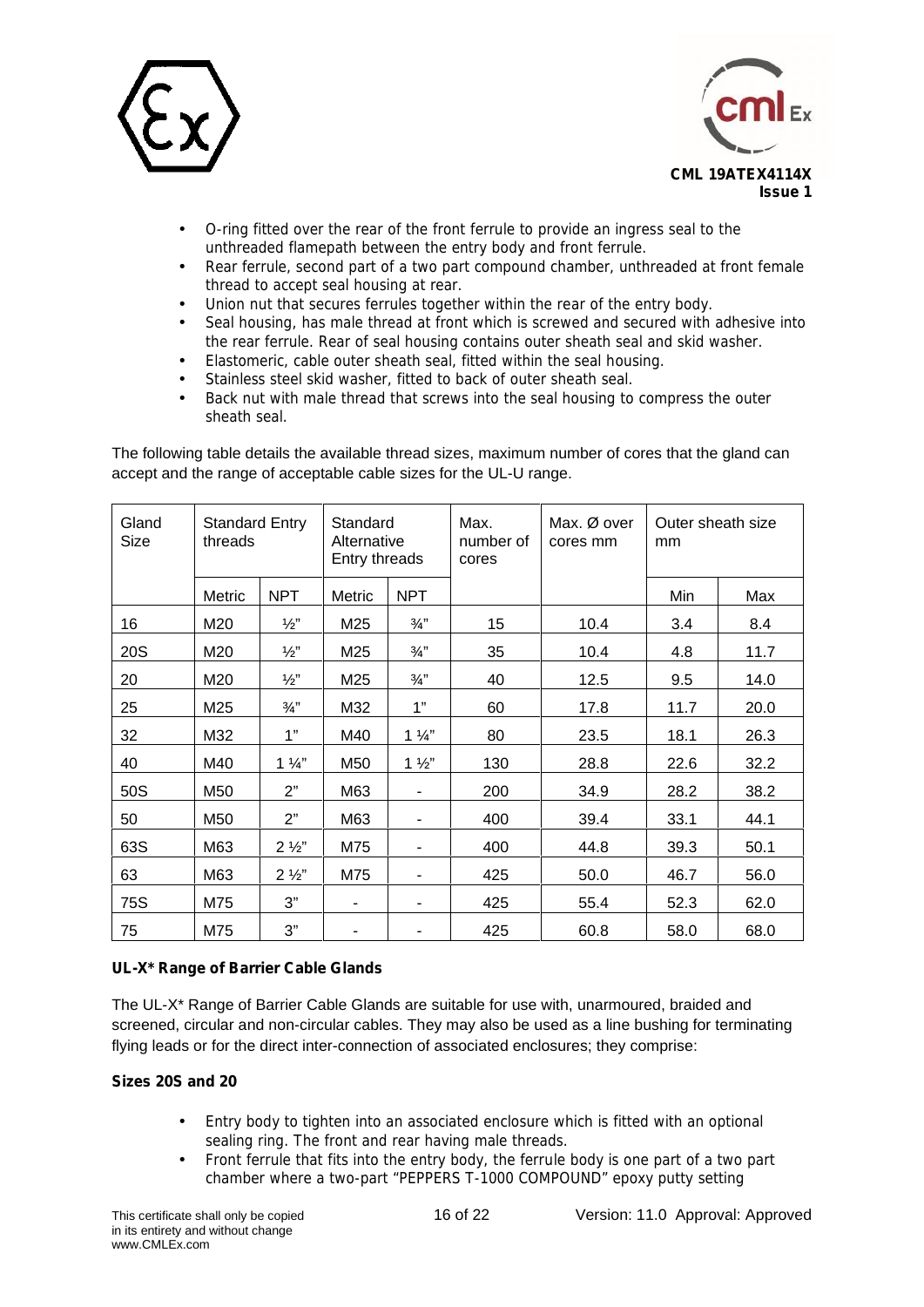



compound is applied to provide an inner seal around the conductors. The external face when fitted into the entry body makes an unthreaded cylindrical flamepath.

- O-ring fitted over the rear of the front ferrule to provide an ingress seal to the
- unthreaded flamepath between the entry body and front ferrule
- Rear ferrule, second part of a two part compound chamber, unthreaded flamepath between the entry body and front ferrule.
- Union nut that secures front and rear ferrules together with the rear of the entry body.

# **Sizes 25 and above**

- Entry body to tighten into an associated enclosure which is fitted with an optional sealing ring. The front and rear having male threads.
- Front ferrule that fits into the entry body, the ferrule body is one part of a two part chamber where a two-part "PEPPERS T-1000 COMPOUND" epoxy putty setting compound is applied to provide an inner seal around the conductors. The external face when fitted into the entry body makes an unthreaded cylindrical flamepath.
- O-ring fitted over the rear of the front ferrule to provide an ingress seal to the unthreaded flamepath between the entry body and front ferrule.
- Rear ferrule, second part of a two part compound chamber, unthreaded at front female thread to accept seal housing at rear.
- Union nut that secures ferrules together within the rear of the entry body.
- Union retaining cap, male thread which is screwed and secured with adhesive into rear ferrule thread.

The following table details the available thread sizes, maximum number of cores that the gland can accept and the range of acceptable cable sizes.

| Gland<br>Size | <b>Standard Entry</b><br>threads |                 | Standard<br>Alternative<br>Entry threads |                          | Max.<br>number of<br>cores | Max. Ø over<br>cores mm | Max Outer<br>sheath Szie mm |
|---------------|----------------------------------|-----------------|------------------------------------------|--------------------------|----------------------------|-------------------------|-----------------------------|
|               | Metric                           | <b>NPT</b>      | Metric                                   | <b>NPT</b>               |                            |                         |                             |
| <b>20S</b>    | M20                              | $\frac{1}{2}$   | M25                                      | $\frac{3}{4}$            | 35                         | 10.4                    | 11.7                        |
| 20            | M20                              | $\frac{1}{2}$   | M25                                      | $\frac{3}{4}$            | 40                         | 12.5                    | 14.0                        |
| 25            | M25                              | $\frac{3}{4}$ " | M32                                      | 1"                       | 60                         | 17.8                    | 20.0                        |
| 32            | M32                              | 1"              | M40                                      | $1\frac{1}{4}$           | 80                         | 23.5                    | 26.3                        |
| 40            | M40                              | $1\frac{1}{4}$  | M50                                      | $1\frac{1}{2}$           | 130                        | 28.8                    | 32.2                        |
| 50            | M50                              | 2"              | M63                                      | -                        | 400                        | 39.4                    | 44.1                        |
| 63            | M63                              | $2\frac{1}{2}$  | M75                                      | $\overline{\phantom{a}}$ | 425                        | 50.0                    | 56.0                        |
| 75            | M75                              | 3"              | $\blacksquare$                           | ۰                        | 425                        | 60.8                    | 68.0                        |

Type UL-X\* Marine Shipboard Cable Glands

# **UL-C\* Range of Barrier Cable Glands**

The UL-C\* Range of Barrier Cable Glands are suitable for use with circular, pliable wire, single wire and steel tape armoured cables along with braided/screened and un-armoured cables; they comprise: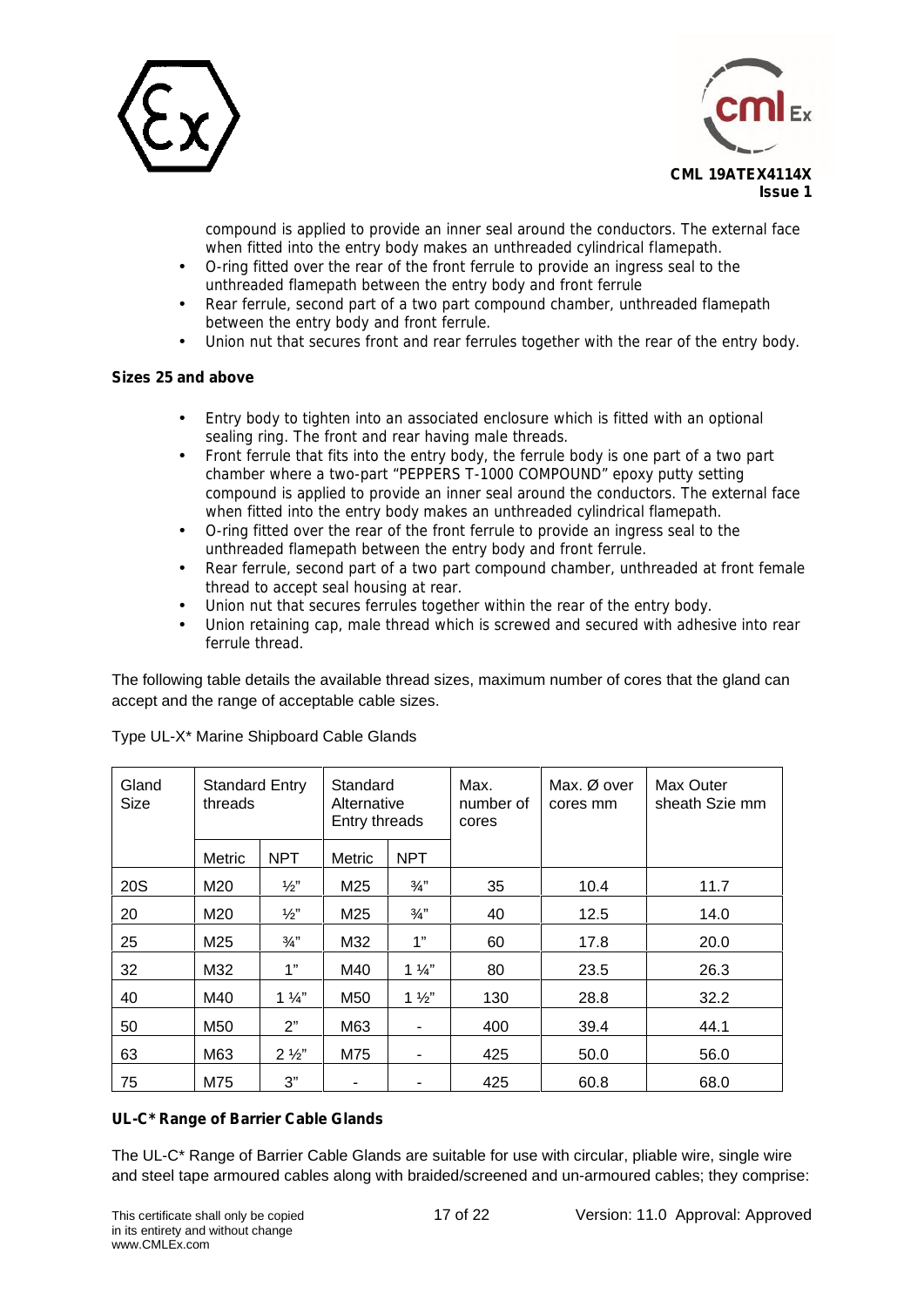



- Entry body to tighten into an associated enclosure which is fitted with an optional sealing ring. The front and rear having male threads.
- Front ferrule that fits into the entry body, the ferrule body is one part of a two part chamber where a two-part "PEPPERS T-1000 COMPOUND" epoxy putty setting compound is applied to provide an inner seal around the conductors. The external face when fitted into the entry body makes an unthreaded cylindrical flamepath.
- O-ring fitted over the rear of the front ferrule to provide an ingress seal to the unthreaded flamepath between the entry body and front ferrule
- Rear ferrule/ cone, second part of a two part compound chamber at front and cone for clamping cable armour at rear.
- Clamp ring that secures cable armour to the cone and also provides earth protection
- Middle cap that has female thread at the front and secures ferrules in place within the entry body; the rear of the middle cap has a male thread to accept the outer cap
- Elastomeric, cable outer sheath seal, fitted into outer cap
- Nylon 66 skid washer, fitted into outer cap
- Outer cap, female thread, containing cable outer sheath seal and skid washer; outer cap is screwed on to the middle cap to compress the outer sheath seal

| Gland<br><b>Size</b> | Standard<br>Entry thread |                                 | Standard<br>Alternative<br>Entry<br>threads |                          | Max.<br>No of<br>cores | Max.<br>Ø<br>over<br>cores | Max<br>Inner<br>Sheath<br>mm |          |      | Outer sheath size mm   |      | Armour Dia./<br><b>Thickness</b><br>Universal mm |
|----------------------|--------------------------|---------------------------------|---------------------------------------------|--------------------------|------------------------|----------------------------|------------------------------|----------|------|------------------------|------|--------------------------------------------------|
|                      | Metric                   | <b>NPT</b>                      | <b>Metric</b>                               | <b>NPT</b>               |                        | mm                         |                              | Standard |      | Reduced<br><b>Bore</b> |      |                                                  |
|                      |                          |                                 |                                             |                          |                        |                            |                              | Min      | Max  | Min                    | Max  |                                                  |
| M16                  | M20                      | $\frac{1}{2}$                   | M25                                         | $\frac{3}{4}$            | 15                     | 10.4                       | 11.7                         | 9.2      | 13.5 | 6.7                    | 10.3 | $0.15 - 1.25$                                    |
| <b>M20S</b>          | M20                      | $\frac{1}{2}$ "                 | M25                                         | $\frac{3}{4}$ "          | 35                     | 10.4                       | 11.7                         | 11.5     | 16   | 9.4                    | 12.5 | $0.15 - 1.25$                                    |
| M20                  | M20                      | $\frac{1}{2}$                   | M25                                         | $\frac{3}{4}$            | 40                     | 12.5                       | 14.0                         | 15.5     | 21.1 | 14.3                   | 17.6 | $0.15 - 1.25$                                    |
| M25                  | M25                      | $\frac{3}{4}$ "                 | M32                                         | 1"                       | 60                     | 17.8                       | 20.0                         | 20.3     | 27.4 | 17.5                   | 23.9 | $0.15 - 1.6$                                     |
| M32                  | M32                      | 1"                              | M40                                         | $1\frac{1}{4}$           | 80                     | 23.5                       | 26.3                         | 26.7     | 34.0 | 25.0                   | 30.5 | $0.15 - 2.0$                                     |
| M40                  | M40                      | 1<br>$\frac{1}{4}$              | M50                                         | $1\frac{1}{2}$           | 130                    | 28.8                       | 32.2                         | 33.0     | 40.6 | 29.3                   | 36.2 | $0.20 - 2.0$                                     |
| <b>M50S</b>          | M50                      | 2"                              | M63                                         | $\blacksquare$           | 200                    | 34.9                       | 38.2                         | 39.4     | 46.7 | 38.1                   | 42.4 | $0.20 - 2.5$                                     |
| M50                  | M50                      | 2"                              | M63                                         | $\blacksquare$           | 400                    | 39.4                       | 44.1                         | 45.7     | 53.2 | 41.1                   | 48.5 | $0.20 - 2.5$                                     |
| M63S                 | M63                      | $\overline{2}$<br>$\frac{1}{2}$ | M75                                         | $\overline{\phantom{a}}$ | 400                    | 44.8                       | 50.1                         | 52.1     | 59.5 | 46.9                   | 54.8 | $0.30 - 2.5$                                     |
| M63                  | M63                      | $\overline{2}$<br>$\frac{1}{2}$ | M75                                         | $\overline{\phantom{a}}$ | 425                    | 50.0                       | 56.0                         | 58.4     | 65.8 | 53.8                   | 61.2 | $0.30 - 2.5$                                     |
| <b>M75S</b>          | M75                      | 3"                              | $\overline{\phantom{a}}$                    | $\overline{\phantom{a}}$ | 425                    | 55.4                       | 62.0                         | 64.8     | 72.2 | 62.7                   | 68.0 | $0.30 - 2.5$                                     |
| M75                  | M75                      | 3"                              |                                             |                          | 425                    | 60.8                       | 68.0                         | 71.1     | 78.0 | 66.5                   | 73.4 | $0.30 - 2.5$                                     |

## **Alternative metallic materials of manufacture:**

The UL-\* Range of Barrier Cable Glands may be manufactured from the following materials: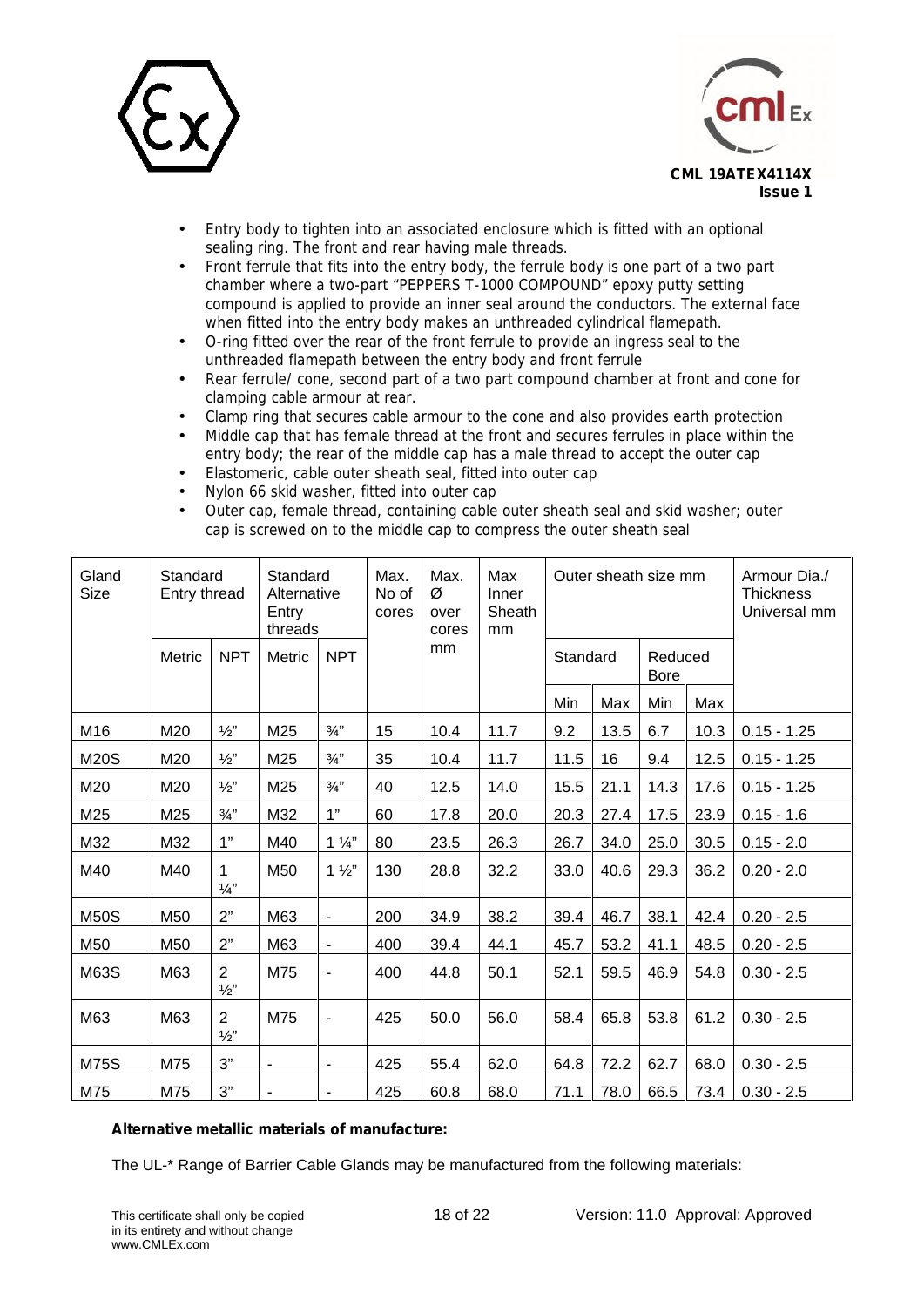



- Brass grade CW614 (CuZn 39Pb3)/ CZ121 3Pb Stainless Steel 1.4401/ 316 S31
- Stainless Steel 1.4404/ 316 S11/316L

Additionally, all metallic materials may be surface coated to limit electrolytic reaction between dissimilar materials, as long as they do not dimensionally alter the components.

# **Product Type Ref: The product type is derived from the following options: UL-abc-ddd-eee**

| a | Product Type     |     |                                                                                                           |  |  |  |  |  |
|---|------------------|-----|-----------------------------------------------------------------------------------------------------------|--|--|--|--|--|
|   | X                | $=$ | For use with unarmoured cable, no outer seal                                                              |  |  |  |  |  |
|   | U                | $=$ | For use with unarmoured cable and fitted with elastomeric outer seal                                      |  |  |  |  |  |
|   | $\mathsf C$      | $=$ | For use with cables utilising SWA armour, braid, tape or screen and fitted<br>with elastomeric outer seal |  |  |  |  |  |
| b |                  |     | Material of manufacture                                                                                   |  |  |  |  |  |
|   | B                | $=$ | <b>Brass</b>                                                                                              |  |  |  |  |  |
|   | S                | $=$ | Stainless steel                                                                                           |  |  |  |  |  |
| C | Bore (UL-C only) |     |                                                                                                           |  |  |  |  |  |
|   | Blank            | $=$ | Standard bore                                                                                             |  |  |  |  |  |
|   | R                | $=$ | Reduced bore                                                                                              |  |  |  |  |  |
| d | Gland size       |     |                                                                                                           |  |  |  |  |  |
|   |                  |     | 16, 20S, 20, 25, 32, 40, 50S, 50, 63S, 63, 75S, 75                                                        |  |  |  |  |  |
| е |                  |     | Thread type and size                                                                                      |  |  |  |  |  |
|   | Mxx, x" NPT      |     |                                                                                                           |  |  |  |  |  |
|   |                  |     |                                                                                                           |  |  |  |  |  |

# **1.1.1 LT-C\* Range of Barrier Cable Glands**

# **CML 19ATEX1171X and IECEx CML 19.0049X**

When used in accordance with relevant codes of practice, the LT-C\* Range of Barrier Cable Glands allow circular and non-circular cable or conductors to enter into an enclosure without compromising the explosion protection that it provides. The glands are intended for use on liquid tight, flexible, metallic conduit that is wired with circular, unarmoured cables that are provided with or without braids or screens. The LT-C\* Range of Barrier Cable Glands fitted with sealing rings, when installed in threaded holes or clearance holes with a lock nut and in accordance with the manufacturer's instructions, are capable of providing, with an enclosure on which they are fixed, an ingress protection rating of IP66 and IP68 to 100 metres for 7 days. They are manufactured from stainless steel or brass and comprise from front (enclosure side) to rear (incoming cable side) the following component parts:

 Entry body to tighten into an associated enclosure which is fitted with an optional interface o-ring seal on metric threaded variants. The front and rear of the body having male threads.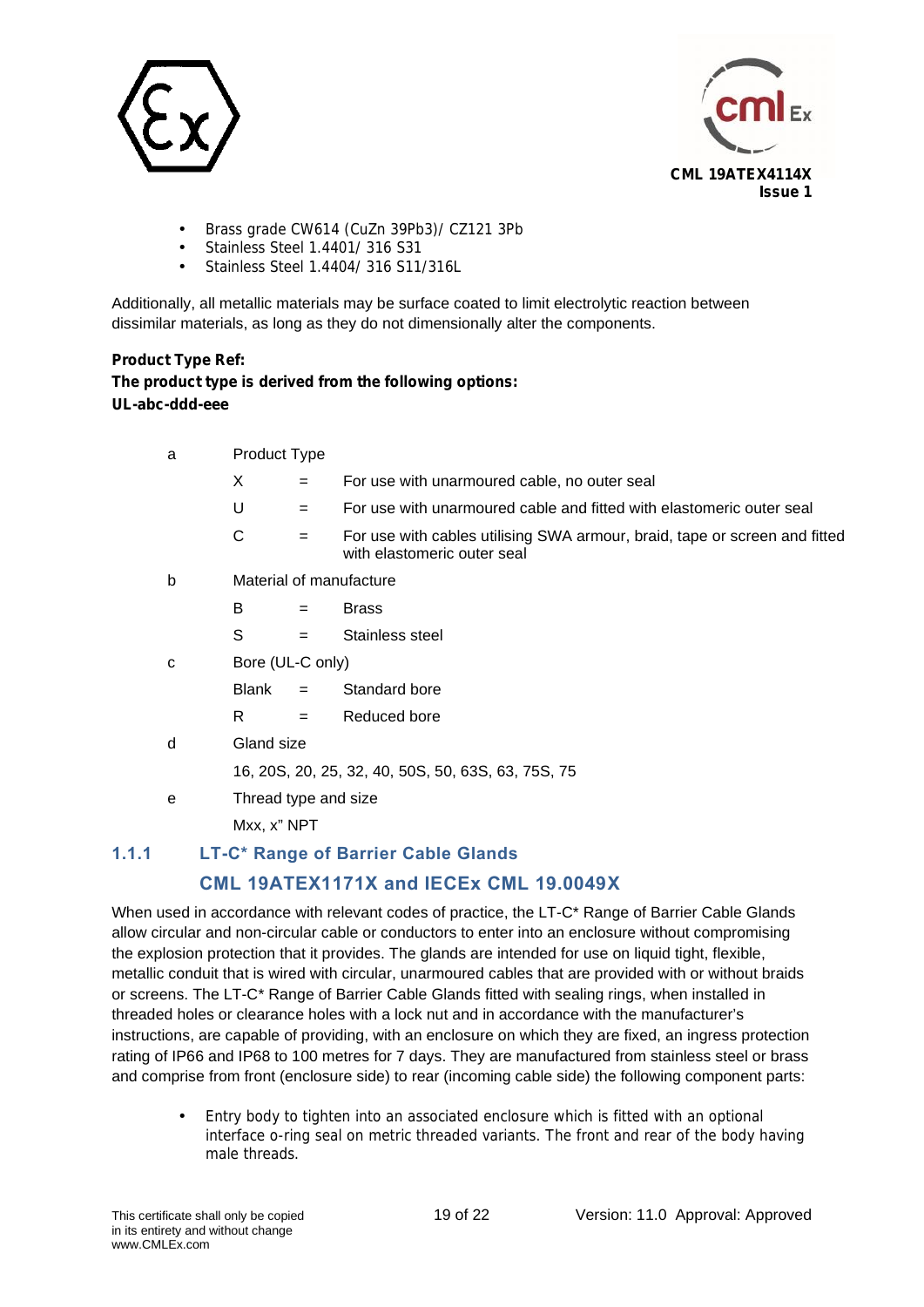



- Front ferrule that fits into the entry body. The ferrule body is one part of a two part chamber where a two-part "elastomeric" epoxy putty setting compound is applied to provide an inner seal around the conductors. The external face, when fitted into the entry body, makes an unthreaded cylindrical flamepath.
- O-ring fitted over the rear of the front ferrule to provide an ingress seal to the unthreaded flamepath between the entry body and front ferrule.
- Rear ferrule anchor, second part of a two part compound chamber, unthreaded flamepath between the entry body and front ferrule.
- Conduit olive that is compressed and seals the associated liquid tight conduit onto the rear external spiral feature of the rear ferule via the outer cap.
- Outer cap that has female thread at the front and secures the olive against the rear ferrule, in turn ensuring the front ferrule is in place within the entry body when tightened onto the rear of the entry body.

| Gland<br>Size | Size          | Standard Trade  | Max<br>Diameter | Max No.<br>of Cores | Max Cable<br>Inner Sheath | <b>Typical</b><br>Conduit I/D | Conduit Outer<br>Sheath |
|---------------|---------------|-----------------|-----------------|---------------------|---------------------------|-------------------------------|-------------------------|
|               | <b>Metric</b> | <b>NPT</b>      | Over Cores      |                     | mm                        | mm                            | mm                      |
| $20S-1$       | M20           | $\frac{1}{2}$   | 5.0             | 9                   | 5.0                       | $6.2 - 7.1$                   | $11.4 - 12.9$           |
| 20S-2         | M20           | $\frac{1}{2}$   | 7.8             | 20                  | 7.8                       | $9.8 - 10.3$                  | $14.2 - 15.6$           |
| $20 - 1$      | M20           | $\frac{1}{2}$   | 10.4            | 35                  | 10.4                      | $12.1 - 13.0$                 | $17.0 - 19.1$           |
| $20 - 2$      | M20           | $\frac{1}{2}$   | 12.5            | 40                  | 13.3                      | $15.8 - 16.3$                 | $20.8 - 22.3$           |
| $25 - 1$      | M25           | $\frac{3}{4}$ " | 17.8            | 60                  | 18.0                      | $20.8 - 21.3$                 | $26.0 - 27.8$           |
| $32 - 1$      | M32           | 1"              | 23.5            | 80                  | 23.6                      | $26.0 - 27.1$                 | $32.7 - 34.5$           |
| $40 - 1$      | M40           | $1\frac{1}{4}$  | 28.8            | 130                 | 31.8                      | $34.8 - 35.8$                 | $41.1 - 43.3$           |
| $50-1$        | M50           | 2"              | 37.0            | 200                 | 37.0                      | $40.0 - 40.6$                 | $47.3 - 49.4$           |
| $63-1$        | M63           | $2\frac{1}{2}$  | 48.0            | 300                 | 48.0                      | $50.5 - 51.9$                 | $59.4 - 61.4$           |
| $75-1$        | M75           | 3"              | 59.3            | 325                 | 59.3                      | $62.9 - 63.9$                 | $72.1 - 74.1$           |
| $75-2$        | M75           | 3"              | 60.8            | 425                 | 68.0                      | $77.9 - 78.7$                 | $87.8 - 90.0$           |

The following table details typical thread sizes and cable/conduit that can be accommodated within the LT-C Barrier Glands:

# **Design Options:**

- 1. As detailed on drawing number PCG/ETDUL, glands can be manufactured with alternative entry thread and hexagon dimensions.
- 2. These glands are typically manufactured with Metric or NPT threaded entries; however, as detailed on drawing number PCG/ETDMV other thread types are available.
- 3. These glands have the option to be plated.
- 4. Type LT-C\* Barrier Gland for Liquid Tight Conduit
- 5. Parallel threaded glands with thread length increased to 10mm are suitable for increased safety application.
- 6. The cable gland types in the description, may be manufactured with a size larger than the standard size on the entry component.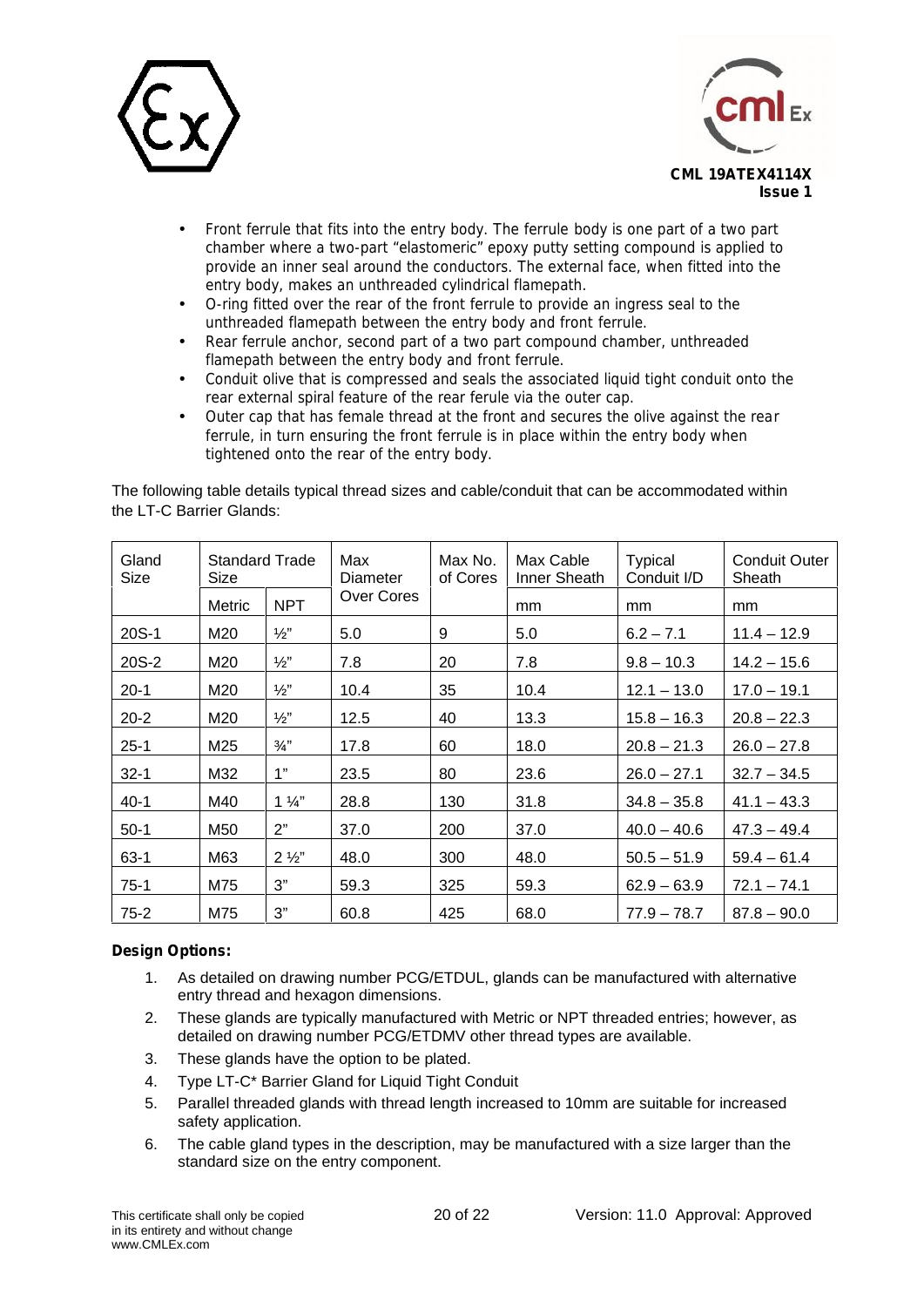



- 7. The cable glands type in the description may manufactured to the following standards:
	- NPSM to ANSI/ASME B1.20.1:1983, gauging to clause 9
	- BSPT to BS 21:1985 (ISO 7/1) standard threads only clause 5.4, gauging to clause 5A, system A
	- BSPP to BS 2779:1986 (ISO 228/1) class A full form external threads
	- PG to DIN 40430:1971
	- ET to BS 31:1940 (1979) Table A

## Notes:

Sira 14ATEX1303X and IECEx SIR 14.0106X are superseded by certificates CML 19ATEX1171X and IECEx CML 19.0049X.

The product covered by Issue 0 of this certificate remains identical to that previously covered by Sira 14ATEX1303X and IECEx SIR 14.0106X.

Where Sira 14ATEX1303X and/or IECEx SIR 14.0106X is specified in other product certification, or other technical specifications, this certificate reference for the product shall be used in its place; updating of the other product certificate or technical specification is not required.

Sira 03ATEX1479X, Sira 09ATEX4124X and IECEx SIR 07.0098X are superseded by certificates CML 19ATEX1344X, CML 19ATEX4114X and IECEx CML 19.0046X.

The product covered by Issue 0 of this certificate remains identical to that previously covered by Sira 03ATEX1479X, Sira 09ATEX4124X and IECEx SIR 07.0098X.

Where Sira 03ATEX1479X and/or Sira 09ATEX4124X and/or IECEx SIR 07.0098X is specified in other product certification, or other technical specifications, this certificate reference for the product shall be used in its place; updating of the other product certificate or technical specification is not required.

Sira 09ATEX1066X, Sira 09ATEX4124X and IECEx SIR 09.0033X are superseded by certificates CML 19ATEX1349X, CML 19ATEX4114X and IECEx CML 19.0107X.

The product covered by Issue 0 of this certificate remains identical to that previously covered by Sira 09ATEX1066X, Sira 09ATEX4124X and IECEx SIR 09.0033X.

Where Sira 09ATEX1066X and/or Sira 09ATEX4124X and/or IECEx SIR 09.0033X is specified in other product certification, or other technical specifications, this certificate reference for the product shall be used in its place; updating of the other product certificate or technical specification is not required.

## **Variation 1**

This variation introduces the following modifications:

i. To update the scope of the certificate to include the  $CR***^*$ , UL- $*$  and LT- $C*$  Cable Glands.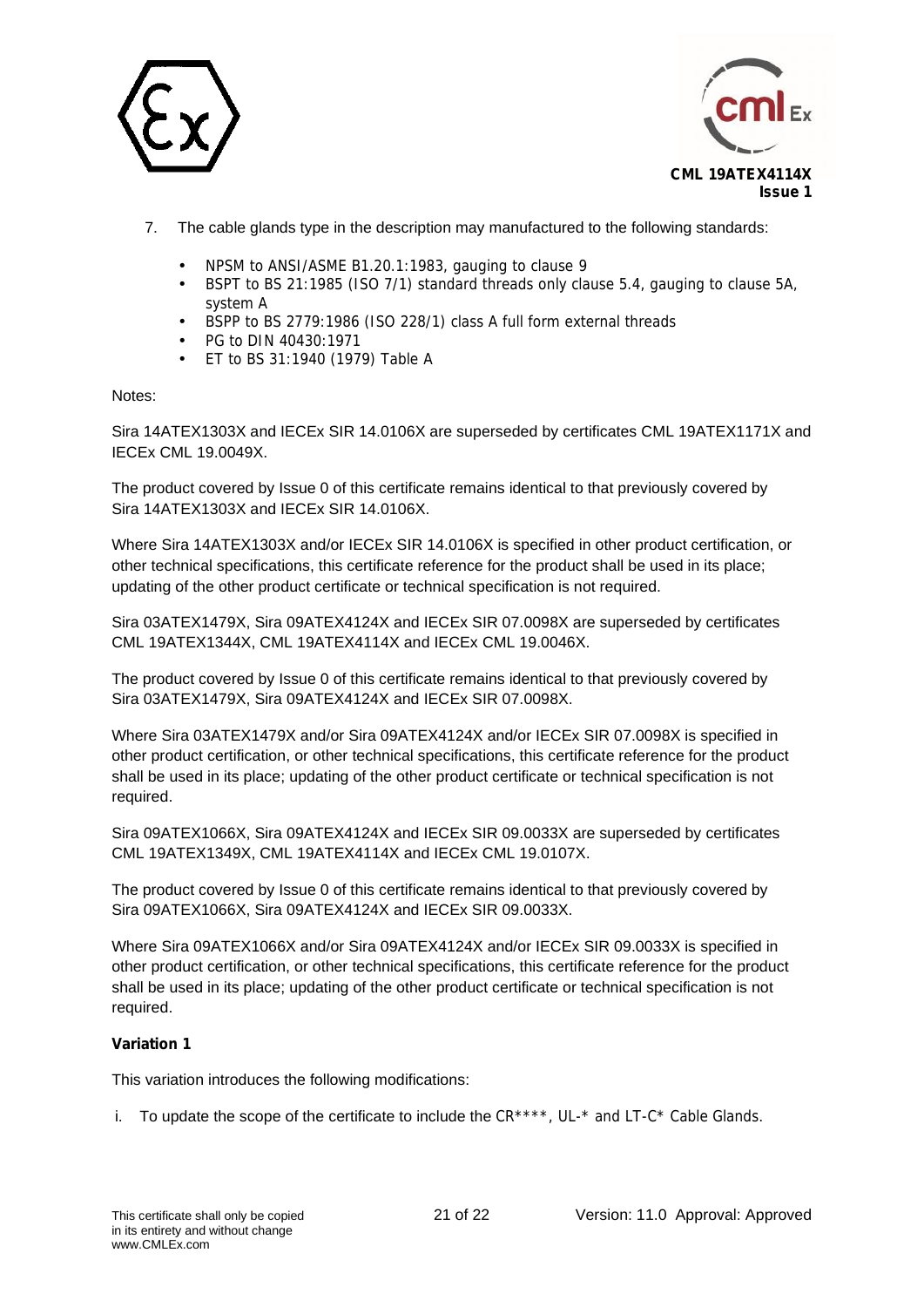



# **12 Certificate history and evaluation Reports**

| <b>Issue</b> | Date        | <b>Associated report</b> | <b>Notes</b>                |
|--------------|-------------|--------------------------|-----------------------------|
|              | 14 Aug 2019 | R12370A/00               | Issue of Prime Certificate  |
|              | 10 Oct 2019 | R12627B/00               | Introduction of Variation 1 |

Note: Drawings that describe the equipment or component are listed in the Annex.

## **13 Conditions of Manufacture**

None.

## **14 Specific Conditions of Use (Special Conditions)**

The following conditions relate to safe installation and/or use of the equipment.

- 14.1 The EC\*\*\*\* cable glands/stopper boxes shall not be used in enclosures where the temperature, at the point of entry/mounting, is outside of the range -60°C to +135°C for Peppers T1000 Compound and -60°C to +120°C for Peppers T2000 Compound.
- 14.2 The CR\*\*\*\*, UL-\* and LT-C\* cable glands/stopper boxes shall not be used in enclosures where the temperature, at the point of entry/mounting, is outside of the range -60°C to  $+135^{\circ}$ C.
- 14.3 The interface seals comply with the requirements of the standards listed in this report when the cable glands are fitted to a representative enclosure having a smooth flat mounting surface. In practice the interface between the male thread of the glands and their associated enclosure cannot be defined, therefore it is the users' responsibility to ensure that the appropriate ingress protection level is maintained at these interfaces.
- 14.4 The parallel threaded entry component threads will be suitably sealed using a method that is applicable to the associated equipment to which the gland will be attached. This will be in accordance with the relevant installation code of practice and will ensure that any ingress protection and restricted breathing sealing requirements are maintained.
- 14.5 After initial assembly of the LT-C<sup>\*</sup> type cable glands, the Outer Cap shall be released to enable inspection of the Olive Seal. There shall be no gap between the Olive Seal and the Ferrule Anchor. This ensures that all internal components are correctly sited and prevents the possibility of generating a source of ignition due to the release of an internal ignition. If there is a gap between the Olive Seal and the Ferrule Anchor, the Olive Seal shall be replaced. Consult the manufacturer.
- 14.6 Cable glands sizes 75 up to 100 are not available with the Peppers T2000 Compound material option.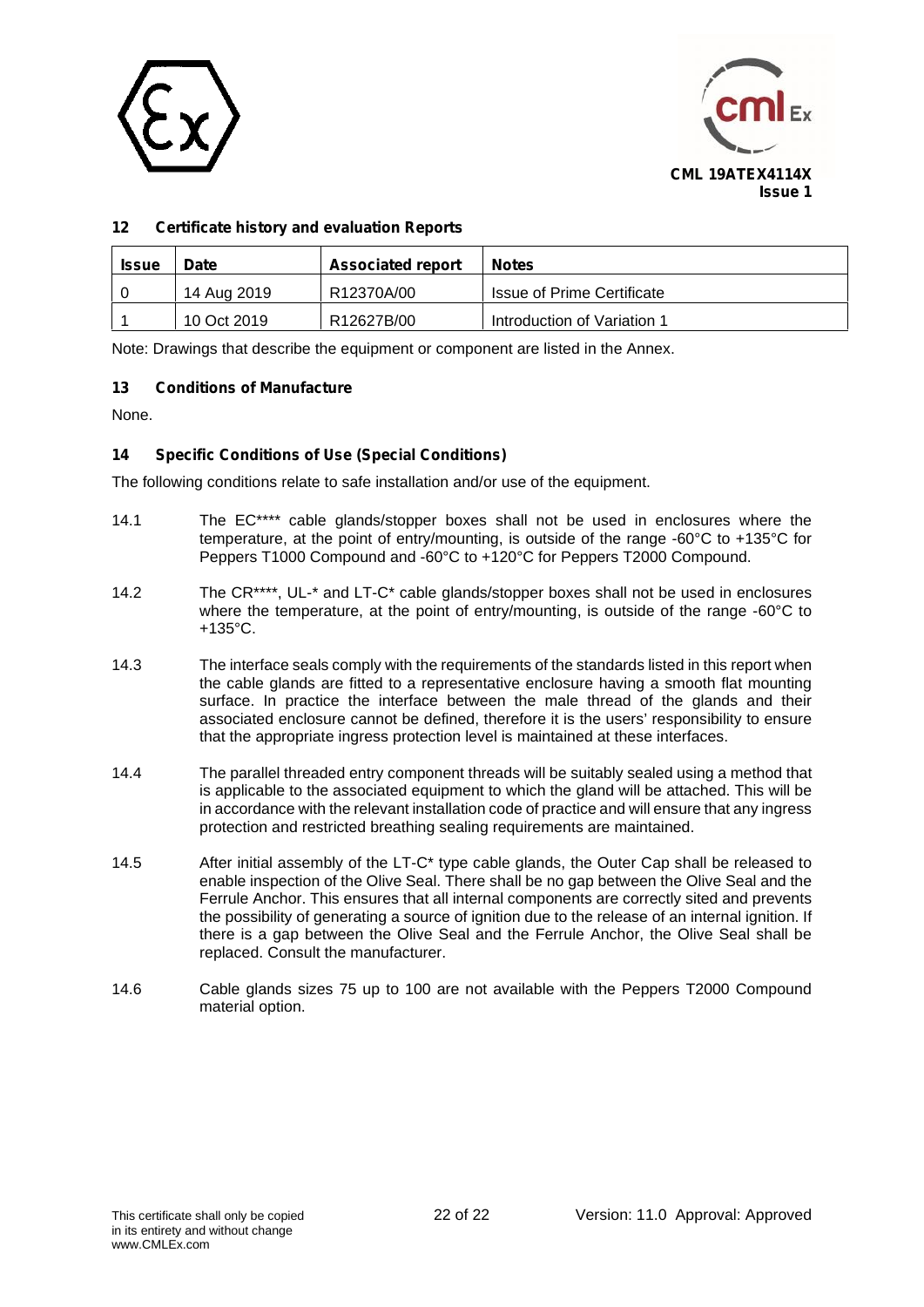

**Certificate Number CML 19ATEX4114X Equipment Range of EC\*\*\*\*, CR\*\*\*\*, UL-\* and LT-C\* Cable Glands Manufacturer Peppers Cable Glands Limited**

The following documents describe the equipment or component defined in this certificate:

# **Issue 0**

| <b>Drawing No</b> | <b>Sheets</b> | Rev            | <b>Approved</b><br>date | <b>Title</b>                                                                 |
|-------------------|---------------|----------------|-------------------------|------------------------------------------------------------------------------|
| PCG/ATX/EC-C      | 1 of 1        | $\mathbf{1}$   | 14 Aug 19               | GA - Barrier glands for armoured and<br>unarmoured cable, EC-C family        |
| PCG/ATX/EC-U      | 1 of 1        | $\mathbf{1}$   | 14 Aug 19               | GA - Barrier cable glands for<br>unarmoured cable, EC-U and EC-X<br>families |
| PCG/ATX/EC-S      | $1$ of $1$    | $\mathbf{1}$   | 14 Aug 19               | GA - Barrier gland range conduit stopper<br>box EC-S family                  |
| PCG/ATX/2M        | 1 of 1        | 11             | 14 Aug 19               | ATEX Component seal - Parts 2MI,<br>2MIS, 2MO, 2MOS, 2MOZS                   |
| PCG/ATX/3B        | 1 of 1        | $\mathbf 1$    | 14 Aug 19               | ATEX Component rear ferrulle part 3B                                         |
| PCG/ATX/5B        | 1 of 1        | $\mathbf{1}$   | 14 Aug 19               | ATEX Component Middle CAP Part 5B                                            |
| PCG/ATX/6M        | 1 of 1        | 6              | 14 Aug 19               | ATEX Component Outer CAP Part 6M                                             |
| PCG/ATX/6U        | 1 of 1        | $\mathbf{1}$   | 14 Aug 19               | ATEX Component outer CAP Part 6U                                             |
| PCG/ATX/10MU      | 1 of 1        | $\mathbf{1}$   | 14 Aug 19               | <b>ATEX Component Clamp Ring Parts</b><br>10MU                               |
| PCG/ATX/11M       | 1 of 1        | 3              | 14 Aug 19               | <b>ATEX Component SKID Washer Parts</b><br>11MO                              |
| PCG/ATX/31B       | 1 of 1        | $\overline{2}$ | 14 Aug 19               | <b>ATEX Component Barrier Gland Entry</b><br>Body Part 31B                   |
| PCG/ATX/31BT      | 1 of 1        | 1              | 14 Aug 19               | <b>ATEX Component Barrier Gland Entry</b><br>Body Tapered Threads Part 31BT  |
| PCG/ATX/33B       | 1 of 1        | $\mathbf{1}$   | 14 Aug 19               | <b>ATEX Component Barrier Gland Cone</b><br>Part 33B - for all cables        |
| PCG/ATX/34B       | 1 of 1        | $\mathbf{1}$   | 14 Aug 19               | <b>ATEX Component Barrier Gland Front</b><br>Ferrule Part 34B                |
| PCG/ATX/34V       | 1 of 1        | 4              | 14 Aug 19               | ATEX Component Ferrule Part 34V                                              |
| PCG/ATX/35BC      | 1 of 1        | 1              | 14 Aug 19               | <b>ATEX Component Rotating Conduit Nut,</b><br>SPIRAL Part 35BC              |
| PCG/ATX/35V       | $1$ of $1$    | 6              | 14 Aug 19               | <b>ATEX Component Conduit Nut Metric</b><br>Thread Part 35V                  |
| PCG/ATX/35VC      | 1 of 1        | 6              | 14 Aug 19               | ATEX Component Conduit Nut, Non-<br>standard Sizes & Threads Part 35VC       |
| PCG/ATX/35VT      | 1 of 1        | 8              | 14 Aug 19               | <b>ATEX Component Conduit Nut, NPT</b><br>Thread Part 35VT                   |
| PCG/ATX/36B       | 1 of 1        | 1              | 14 Aug 19               | ATEX Component Union Nut Part 36B                                            |
| PCG/ATX/36U       | 1 of 1        | $\mathbf{1}$   | 14 Aug 19               | ATEX Component Middle Cap Part 36U                                           |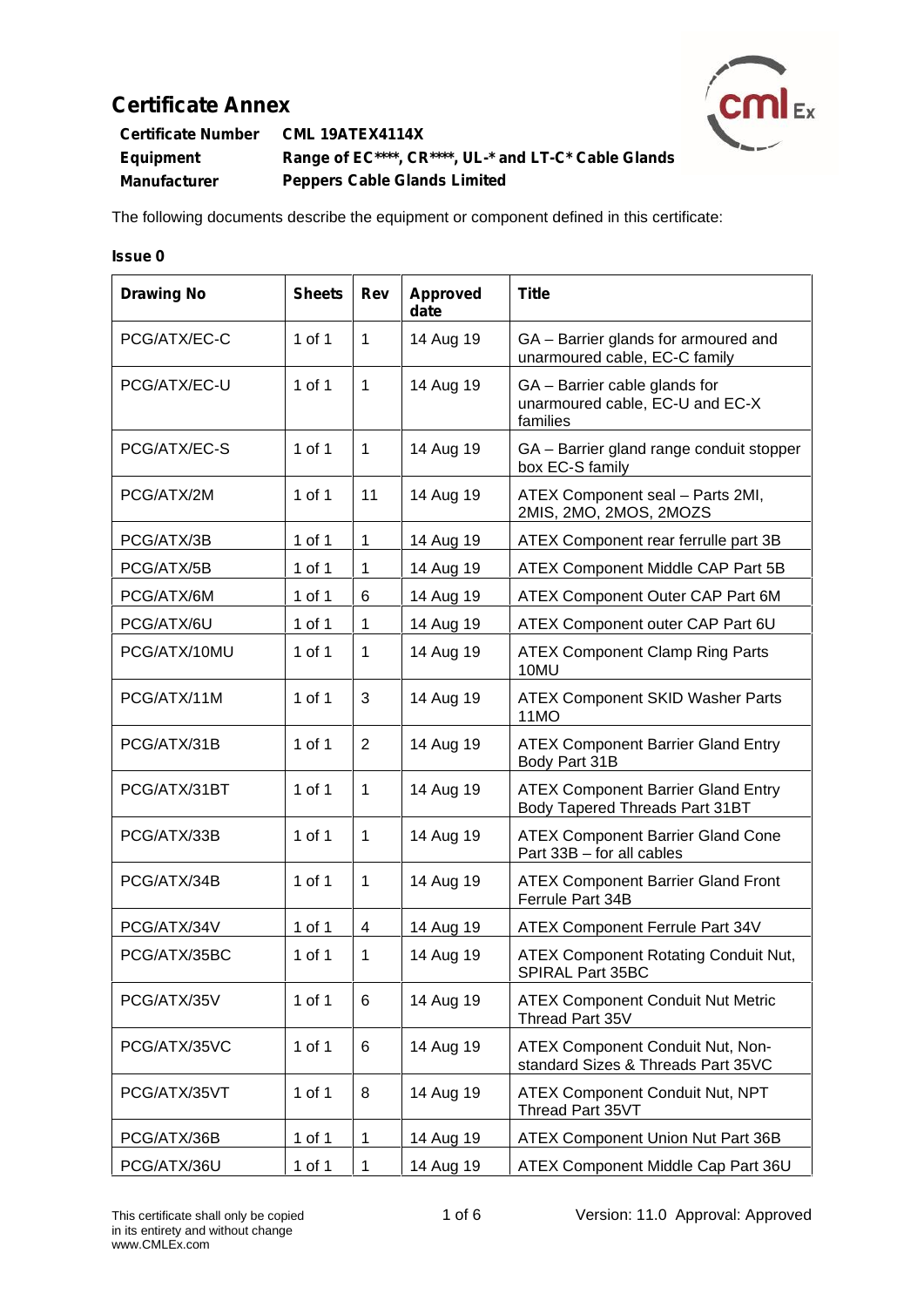

| <b>Certificate Number</b> | <b>CML 19ATEX4114X</b>                               |  |
|---------------------------|------------------------------------------------------|--|
| Equipment                 | Range of EC****, CR****, UL-* and LT-C* Cable Glands |  |
| Manufacturer              | <b>Peppers Cable Glands Limited</b>                  |  |

| <b>Drawing No</b> | <b>Sheets</b> | Rev            | <b>Approved</b><br>date | <b>Title</b>                                                                                      |
|-------------------|---------------|----------------|-------------------------|---------------------------------------------------------------------------------------------------|
| PCG/ATX/36V       | 1 of 1        | 5              | 14 Aug 19               | ATEX Component Union Nut Part 36V                                                                 |
| PCG/ATX/82N       | 1 of 1        | 8              | 14 Aug 19               | ATEX Component Seal Parts 82NI &<br>82NIS                                                         |
| PCG/ATX/82V       | 1 of 1        | $\overline{7}$ | 14 Aug 19               | ATEX Component Seal Parts 82VIN,<br>82VIS                                                         |
| PCG/ATX/88NMM     | 1 of 1        | $\overline{7}$ | 14 Aug 19               | ATEX Conduit NUT, Male Part 88NMM                                                                 |
| PCG/ATX/91A       | 1 of 1        | 4              | 14 Aug 19               | Component SKID Washer - Parts 91AS,<br>91AB, 91ABT                                                |
| PCG/ATX/91V       | 1 of 1        | 6              | 14 Aug 19               | ATEX Component SKID Washer - Parts<br>91V, 91VB, 91VBT                                            |
| PCG/ATX/PEXMP     | $1$ of $1$    | $\overline{4}$ | 14 Aug 19               | Hazardous Area Approved Products -<br>Marking Plan                                                |
| PCG/ETDMV         | 1 of 1        | 9              | 14 Aug 19               | <b>Standard Thread Chart ATEX Certified</b><br>Glands Using "M", "V" & "N" Components             |
| <b>PCG/ETOR</b>   | 1 of 1        | 12             | 14 Aug 19               | Accessory Component Entry Thread O-<br>ring Seal Part OR                                          |
| PCG/LW1           | 1 of 1        | 8              | 14 Aug 19               | <b>Accessory Component Continuity</b><br>Washer Part LW1                                          |
| PCG/MATS/SB       | 1 of 1        | 5              | 14 Aug 19               | <b>Standard Materials ATEX Certified</b><br>Glands Using "M", "V" and "N"<br>Components           |
| PCG/OR            | 1 of 1        | 15             | 14 Aug 19               | Accessories Component - O-ring Seal<br>CR & UL Barrier Cable Gland Range<br>Internal O-ring Seals |
| PCG/ORGD          | 1 of 1        | 6              | 14 Aug 19               | <b>Component Male Threaded Entry</b><br><b>Component O-ring Groove Detail</b>                     |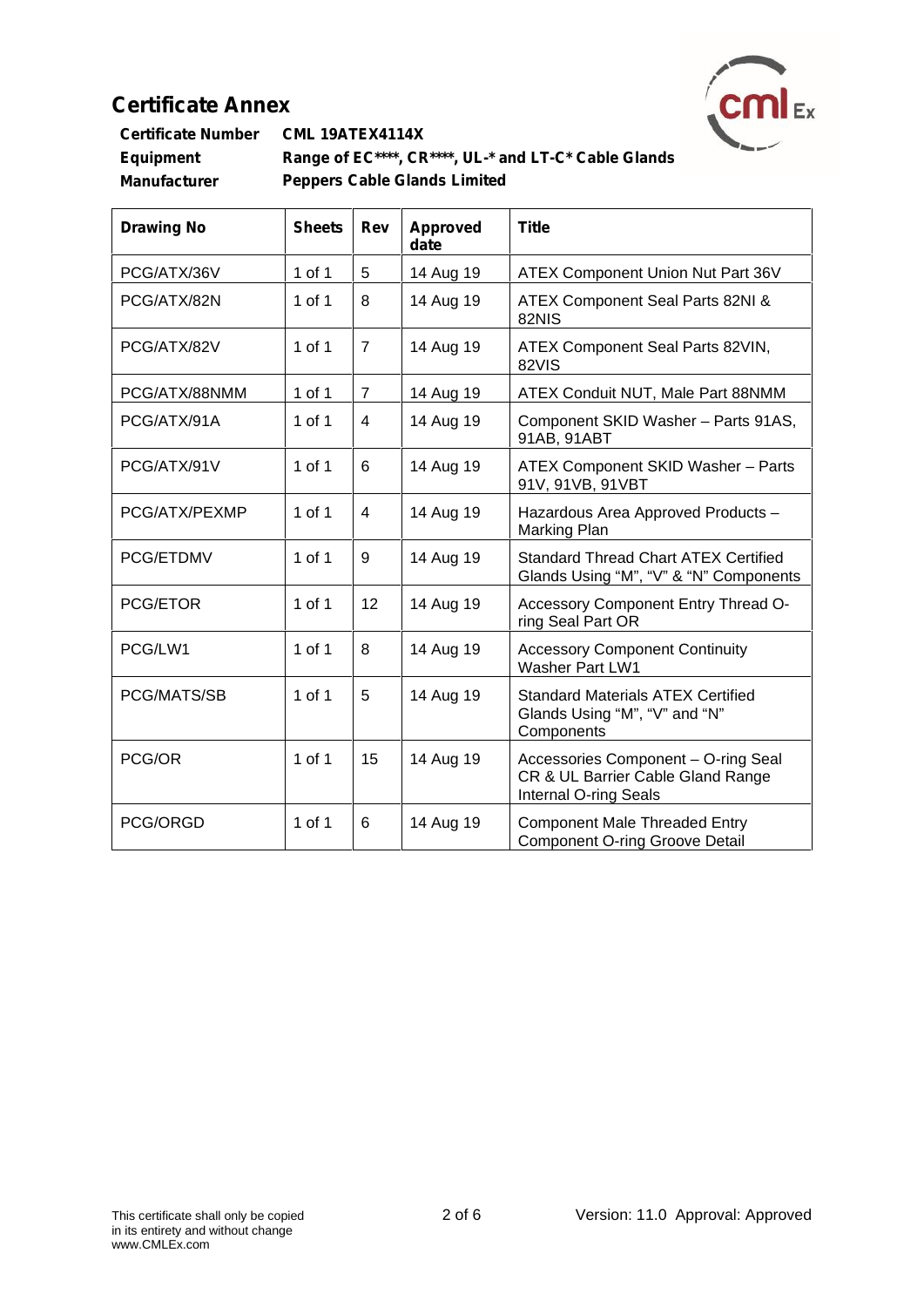

| <b>Certificate Number</b> | CML 19ATEX4114X                                      |  |
|---------------------------|------------------------------------------------------|--|
| Equipment                 | Range of EC****, CR****, UL-* and LT-C* Cable Glands |  |
| Manufacturer              | <b>Peppers Cable Glands Limited</b>                  |  |

# **Issue 1**

| <b>Drawing No</b> | <b>Sheets</b> | Rev            | Approved<br>date | <b>Title</b>                                                                                      |
|-------------------|---------------|----------------|------------------|---------------------------------------------------------------------------------------------------|
| PCG/ATX/CR-C      | $1$ of $1$    | 10             | 10 Oct 19        | ATEX Barrier Gland Range Barrier<br>Glands for Armoured and Unarmoured<br>Cable, CR-C Family      |
| PCG/ATX/CR-S      | $1$ of $1$    | 8              | 10 Oct 19        | ATEX Barrier Gland Range Conduit<br>Stopper Box CR-S Family                                       |
| PCG/ATX/CR-U      | $1$ of $1$    | 10             | 10 Oct 19        | ATEX Barrier Gland Range Barrier<br>Glands for Unarmoured Cable, CR-U and<br><b>CR-X Families</b> |
| PCG/ATX/31V       | 1 of 1        | 9              | 10 Oct 19        | ATEX Component Barrier Gland Entry<br>Body Part 31V                                               |
| PCG/ATX/31VT      | $1$ of $1$    | 10             | 10 Oct 19        | ATEX Component Barrier Gland Entry<br>Body - Tapered Threads Part 31VT                            |
| PCG/ATX/33V       | $1$ of $1$    | 9              | 10 Oct 19        | ATEX Component Barrier Gland Cone<br>Part 33V                                                     |
| PCG/ATX/33VX      | 1 of 1        | 4              | 10 Oct 19        | ATEX Component Barrier Gland Cone<br>Part 33VX - For Braided Cables                               |
| PCG/ATX/38V       | $1$ of $1$    | 5              | 10 Oct 19        | ATEX Component Union Retaining Cap<br>Part 38V                                                    |
| PCG/ATX/39V       | 1 of 1        | 8              | 10 Oct 19        | ATEX Component Seal Housing Part 39V                                                              |
| PCG/ATX/10V       | 1 of 1        | 4              | 10 Oct 19        | <b>ATEX Component Armour Clamp Ring-</b><br>Part 10V                                              |
| PCG/ATX/11M       | 1 of 1        | 4              | 10 Oct 19        | ATEX Component Skid Washer Parts-<br>11MI, 11MO                                                   |
| PCG/ORGD          | $1$ of $1$    | $\overline{7}$ | 10 Oct 19        | <b>Component Entry Body O-ring Groove</b><br>Detail                                               |
| PCG/ATX/ULC       | $1$ of $1$    | 5              | 10 Oct 19        | Barrier Gland Range for Armoured &<br>Marine Shipboard Cable UL- C** Family                       |
| PCG/ATX/ULU       | $1$ of $1$    | 5              | 10 Oct 19        | Barrier Gland Range for unarmoured<br>Marine Shipboard Cable UL-U* and UL-<br>X* Families         |
| PCG/ATX/5UL       | $1$ of $1$    | $\overline{2}$ | 10 Oct 19        | Middle Cap for UL-C-Part 5UL                                                                      |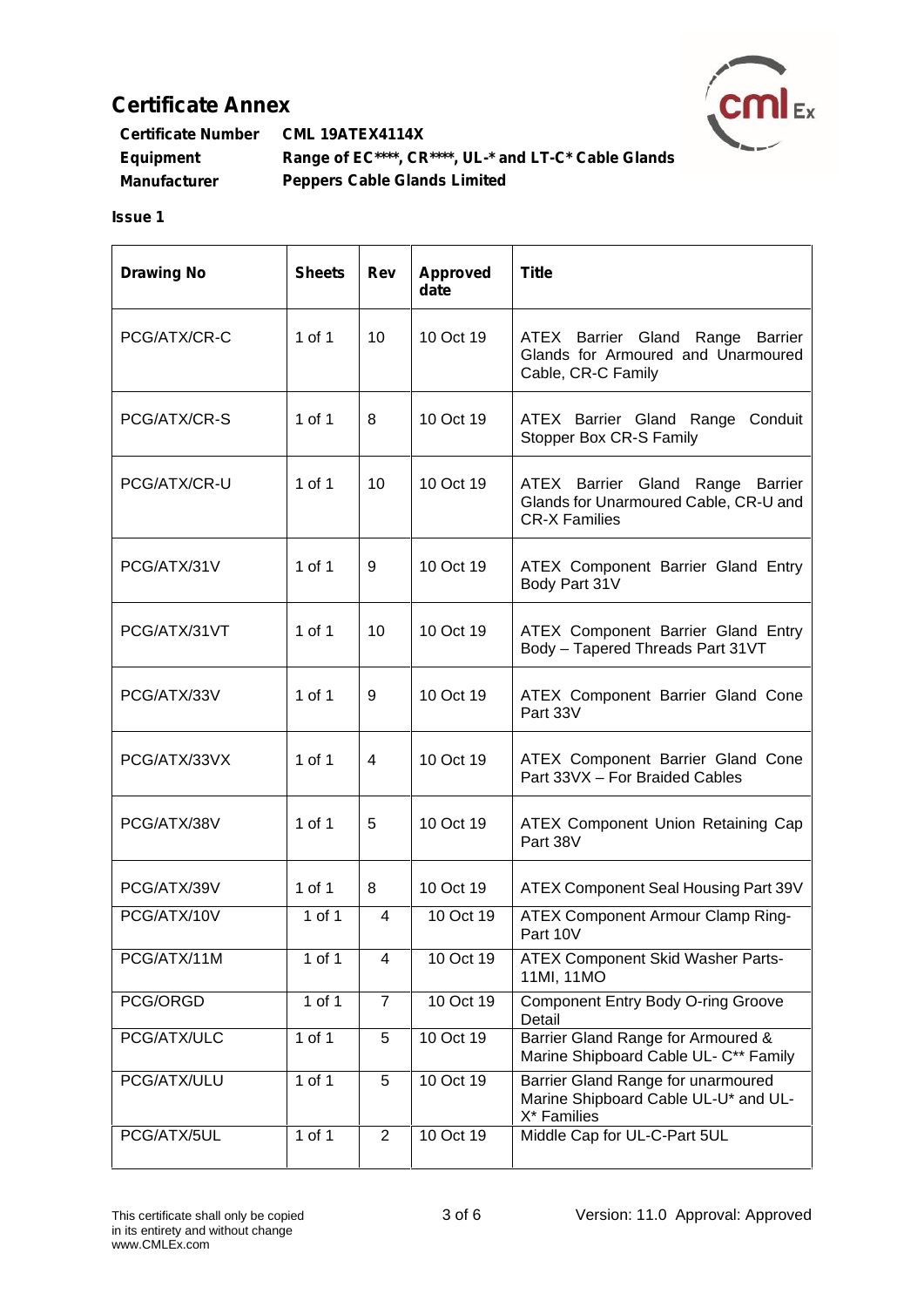$\mathbf{r}$ 



| <b>Certificate Number</b> | <b>CML 19ATEX4114X</b>                               |  |
|---------------------------|------------------------------------------------------|--|
| <b>Equipment</b>          | Range of EC****, CR****, UL-* and LT-C* Cable Glands |  |
| <b>Manufacturer</b>       | <b>Peppers Cable Glands Limited</b>                  |  |

| <b>Drawing No</b> | <b>Sheets</b> | Rev            | <b>Approved</b><br>date | <b>Title</b>                                                                                      |
|-------------------|---------------|----------------|-------------------------|---------------------------------------------------------------------------------------------------|
| PCG/ATX/CR-C      | $1$ of $1$    | 10             | 10 Oct 19               | ATEX Barrier Gland Range Barrier<br>Glands for Armoured and Unarmoured<br>Cable, CR-C Family      |
| PCG/ATX/CR-S      | $1$ of $1$    | 8              | 10 Oct 19               | ATEX Barrier Gland Range Conduit<br>Stopper Box CR-S Family                                       |
| PCG/ATX/CR-U      | $1$ of $1$    | 10             | 10 Oct 19               | ATEX Barrier Gland Range Barrier<br>Glands for Unarmoured Cable, CR-U and<br><b>CR-X Families</b> |
| PCG/ATX/31V       | $1$ of $1$    | 9              | 10 Oct 19               | ATEX Component Barrier Gland Entry<br>Body Part 31V                                               |
| PCG/ATX/31VT      | $1$ of $1$    | 10             | 10 Oct 19               | ATEX Component Barrier Gland Entry<br>Body - Tapered Threads Part 31VT                            |
| PCG/ATX/33V       | $1$ of $1$    | 9              | 10 Oct 19               | ATEX Component Barrier Gland Cone<br>Part 33V                                                     |
| PCG/ATX/33VX      | $1$ of $1$    | 4              | 10 Oct 19               | ATEX Component Barrier Gland Cone<br>Part 33VX - For Braided Cables                               |
| PCG/ATX/38V       | $1$ of $1$    | 5              | 10 Oct 19               | ATEX Component Union Retaining Cap<br>Part 38V                                                    |
| PCG/ATX/39V       | $1$ of $1$    | 8              | 10 Oct 19               | ATEX Component Seal Housing Part 39V                                                              |
| PCG/ATX/31UL      | 1 of 1        | 2              | 10 Oct 19               | Entry Body (all types)-Part 31UL                                                                  |
| PCG/ATX/32UL      | $1$ of $1$    | $\mathbf{1}$   | 10 Oct 19               | Front Ferrule (all types)-Part 32UL                                                               |
| PCG/ATX/33UL      | $1$ of $1$    | $\overline{2}$ | 10 Oct 19               | Cone for UL-C-Part 33UL                                                                           |
| PCG/ATX/34UL      | $1$ of $1$    | 2              | 10 Oct 19               | Rear Ferrule for UL-X and UL-U-Part<br>34UL                                                       |
| PCG/ATX/35UL      | $1$ of $1$    | $\overline{2}$ | 10 Oct 19               | Middle Cap for UL-U-Part 35UL                                                                     |
| PCG/ATX/36UL      | $1$ of $1$    | 3              | 10 Oct 19               | Union Nut for UL-X and UL-U-Part 36UL                                                             |
| PCG/ATX/38UL      | $1$ of $1$    | $\overline{2}$ | 10 Oct 19               | Union Retaining Cap for UL-U-Part 38UL                                                            |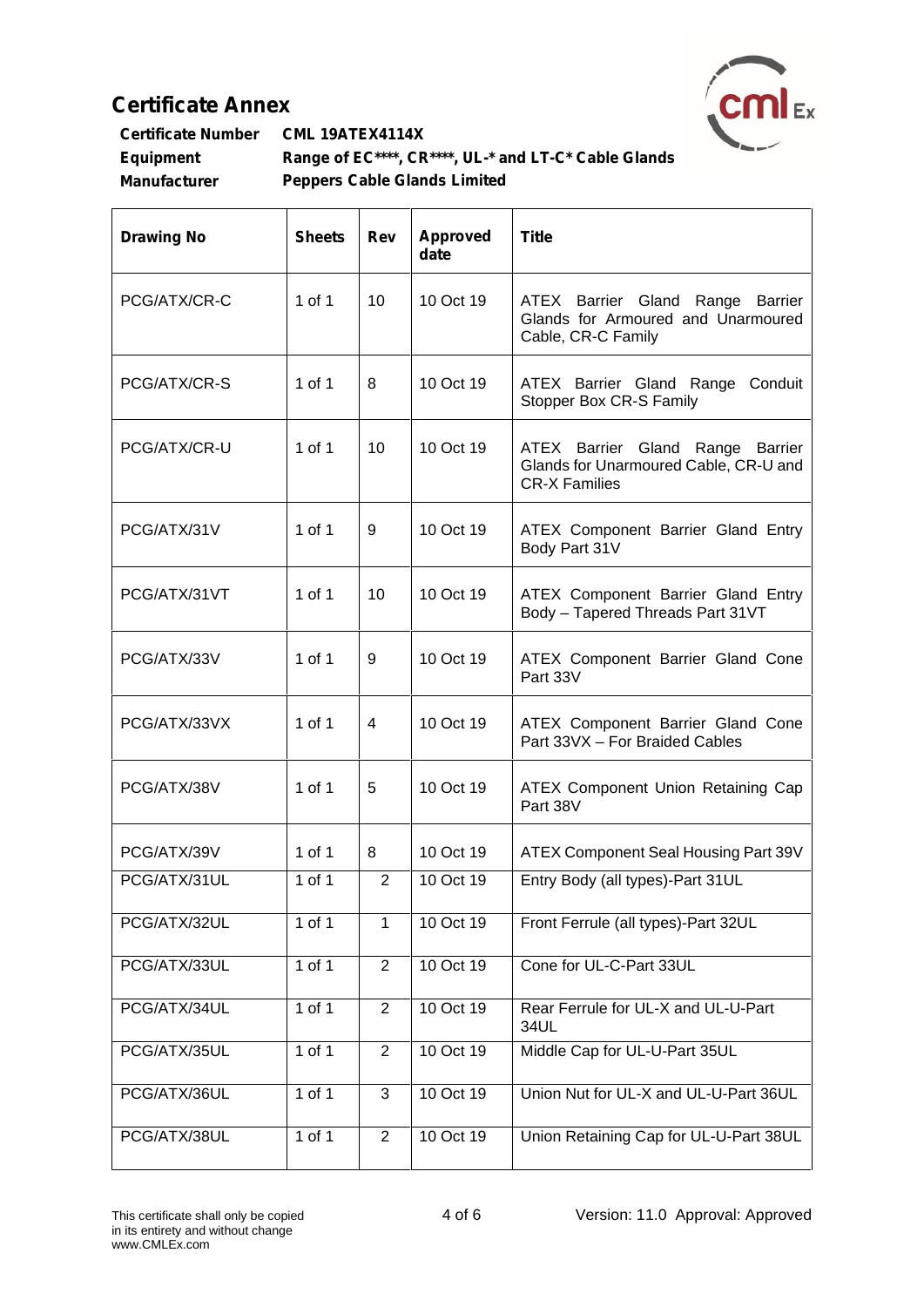$\mathbf{r}$ 



| <b>Certificate Number</b> | <b>CML 19ATEX4114X</b>                               |  |
|---------------------------|------------------------------------------------------|--|
| <b>Equipment</b>          | Range of EC****, CR****, UL-* and LT-C* Cable Glands |  |
| <b>Manufacturer</b>       | <b>Peppers Cable Glands Limited</b>                  |  |

| <b>Drawing No</b> | <b>Sheets</b> | Rev            | <b>Approved</b><br>date | <b>Title</b>                                                                                      |
|-------------------|---------------|----------------|-------------------------|---------------------------------------------------------------------------------------------------|
| PCG/ATX/CR-C      | $1$ of $1$    | 10             | 10 Oct 19               | ATEX Barrier Gland Range Barrier<br>Glands for Armoured and Unarmoured<br>Cable, CR-C Family      |
| PCG/ATX/CR-S      | $1$ of $1$    | 8              | 10 Oct 19               | ATEX Barrier Gland Range Conduit<br>Stopper Box CR-S Family                                       |
| PCG/ATX/CR-U      | $1$ of $1$    | 10             | 10 Oct 19               | ATEX Barrier Gland Range Barrier<br>Glands for Unarmoured Cable, CR-U and<br><b>CR-X Families</b> |
| PCG/ATX/31V       | $1$ of $1$    | 9              | 10 Oct 19               | ATEX Component Barrier Gland Entry<br>Body Part 31V                                               |
| PCG/ATX/31VT      | $1$ of $1$    | 10             | 10 Oct 19               | ATEX Component Barrier Gland Entry<br>Body - Tapered Threads Part 31VT                            |
| PCG/ATX/33V       | $1$ of $1$    | 9              | 10 Oct 19               | ATEX Component Barrier Gland Cone<br>Part 33V                                                     |
| PCG/ATX/33VX      | $1$ of $1$    | 4              | 10 Oct 19               | ATEX Component Barrier Gland Cone<br>Part 33VX - For Braided Cables                               |
| PCG/ATX/38V       | $1$ of $1$    | 5              | 10 Oct 19               | ATEX Component Union Retaining Cap<br>Part 38V                                                    |
| PCG/ATX/39V       | $1$ of $1$    | 8              | 10 Oct 19               | ATEX Component Seal Housing Part 39V                                                              |
| PCG/ATX/39UL      | 1 of 1        | 2              | 10 Oct 19               | Seal Housing for UL-U-Part 39UL                                                                   |
| PCG/ATX/88N       | 1 of 1        | 9              | 10 Oct 19               | ATEX Component Nut-Part 88N                                                                       |
| PCG/ETDUL         | $1$ of $1$    | 4              | 10 Oct 19               | Entry Thread And Hexagon Size Options<br>For Component PCG/31UL                                   |
| PCG/MATS/UL       | $1$ of $1$    | $\overline{2}$ | 10 Oct 19               | Standard Materials for UL certified<br>glands                                                     |
| PCG/ATX/34C       | $1$ of $1$    | $\overline{2}$ | 10 Oct 19               | <b>ATEX Component Ferrule Anchor Part</b><br>34C                                                  |
| PCG/ATX/36C       | $1$ of $1$    | $\overline{2}$ | 10 Oct 19               | ATEX Component Outer CAP part 36C                                                                 |
| PCG/ATX/37C       | $1$ of $1$    | $\mathbf{1}$   | 10 Oct 19               | ATEX Component Olive Seal Parts 37C                                                               |